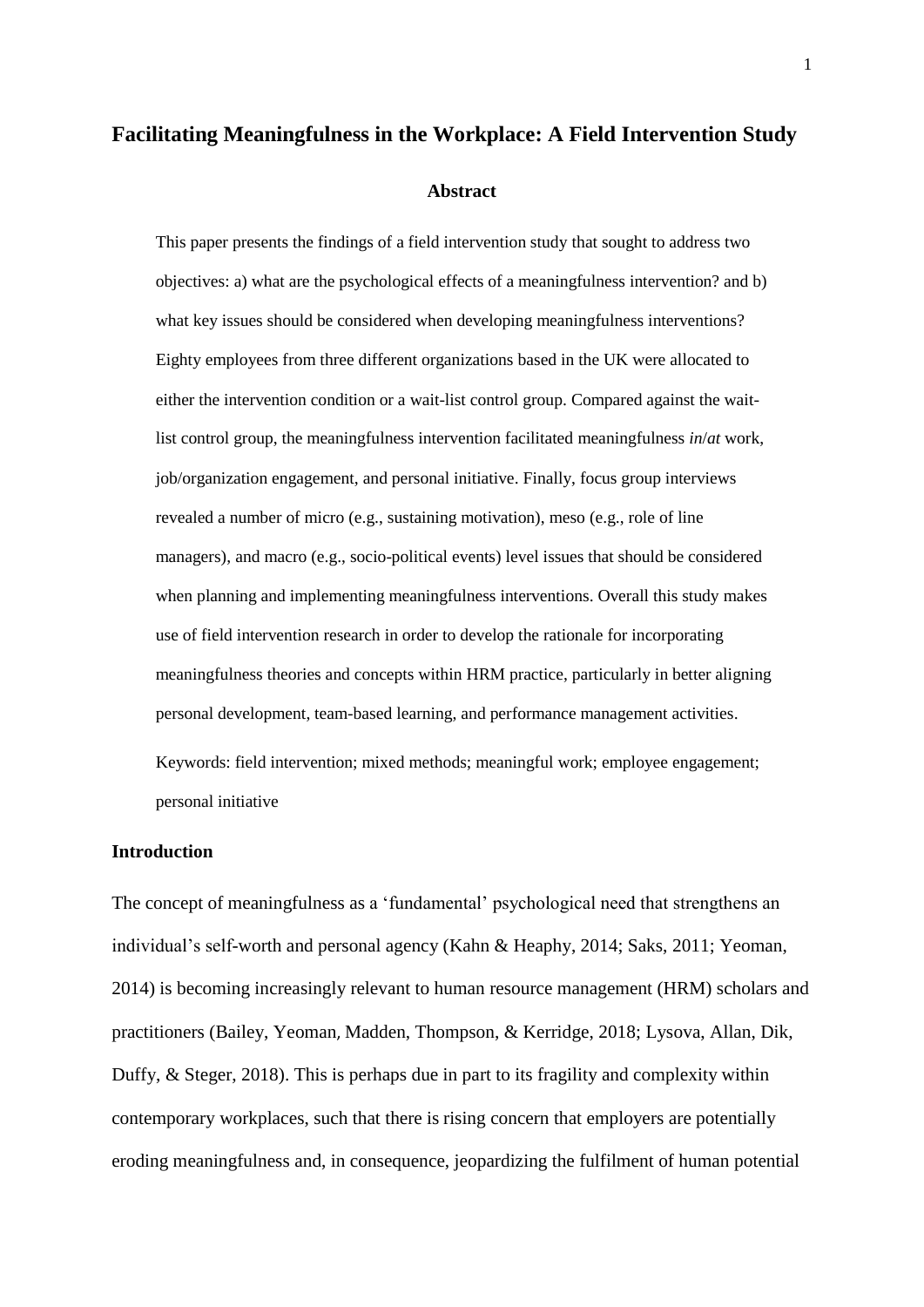(Bailey, Madden, Alfes, Shantz, & Soane, 2017). Even occupations and organizations which have previously been viewed as providing objectively 'meaningful' jobs are facing challenges, such as increasing uncertainty and rising demands, given the backdrop of the global recession (e.g., Wood & Ogbonnaya, 2016) and neoliberal political and economic agendas (e.g., Dempsey & Sanders, 2010). Although there are different perspectives and terminology surrounding meaningfulness within the workplace, this study focuses on meaningfulness as a subjective individual-level experience that arises when a person perceives their work to be significant and valuable, to themselves personally and to others in the organization (Pratt & Ashforth, 2003). Moreover, we acknowledge that meaningfulness is shaped by the individual's sense of who they are and their wider lives (Chalofsky & Krishna, 2009; LipsWiersma & Morris, 2009).

Despite some questionnaire studies showing that meaningfulness may be particularly strengthened by providing opportunities for learning and personal development (Bailey et al., 2018; Fletcher, 2016), little is known about the potential impact of implementing such HRrelated interventions. This issue is also pertinent given that there is growing evidence within HRM research that meaningfulness is an important antecedent of engagement (e.g., Fletcher, Bailey, and Gilman, 2018; Soane et al., 2013) and its associated behavioral manifestations, such as personal initiative (Hakanen, Perhoniemi, & Toppinen-Tanner, 2008). Furthermore, although there has been a rise in popularity of the concept of employee engagement and associated HRM strategies to 'engage' staff, there are potential limitations to how effective HRM may be in enacting these strategies in ways the authentically facilitate meaningfulness and engagement (Arrowsmith & Parker, 2013; Truss, Shantz, Soane, Alfes, & Delbridge, 2013; Lips-Wiersma & Morris, 2009). Therefore, there is a need to understand how practitioners could utilize meaningfulness interventions as a way to facilitate engagement and its behavioral manifestations within their workplaces. Given this need, it is surprising that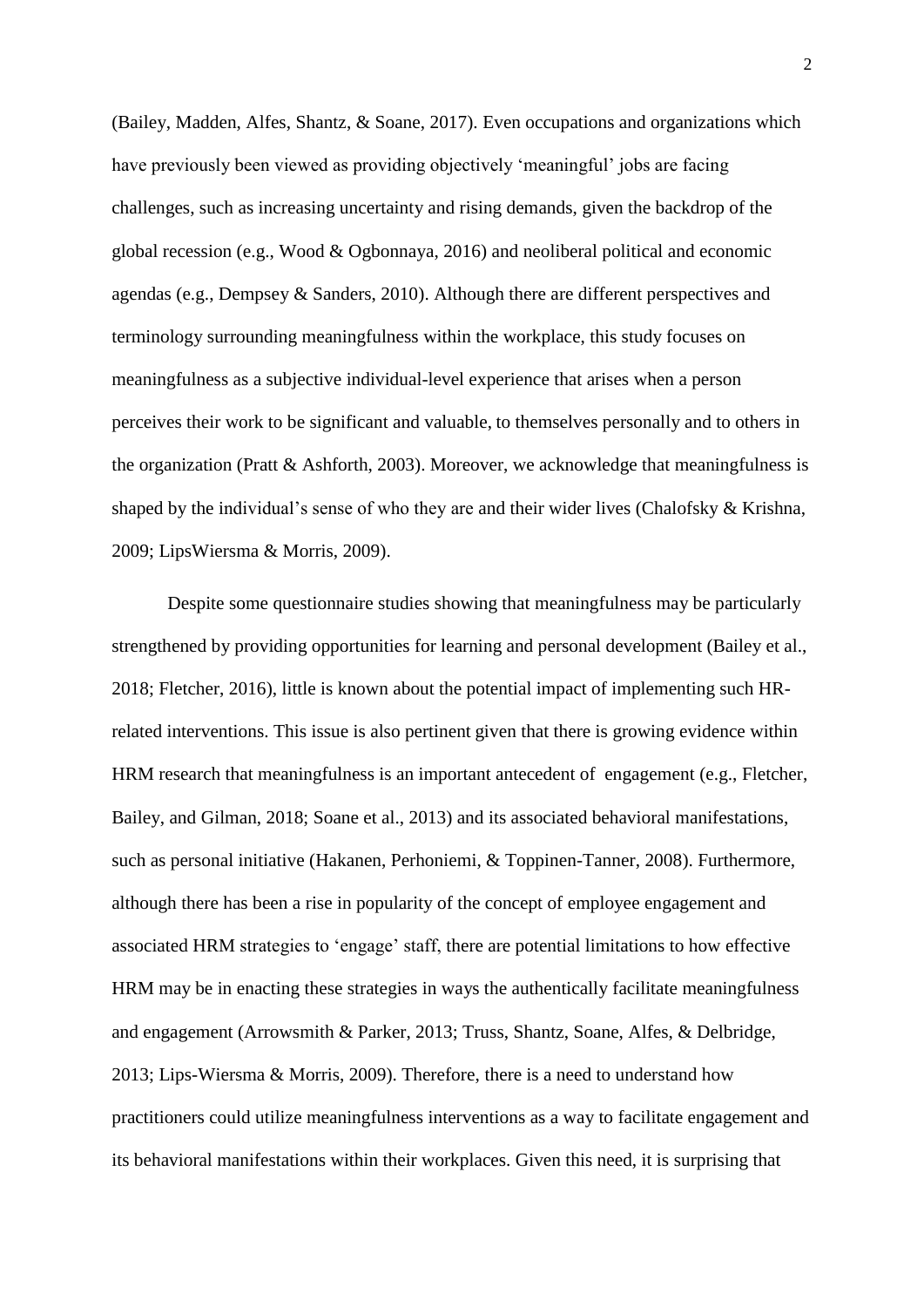intervention or experimental studies on meaningfulness are woefully lacking, yet there is promise from an emerging strand of research that suggests that conducting such interventions is a fruitful avenue for HRM research and practice (Bailey et al., 2018; Lysova et al., 2018).

In light of the above, the purpose of the current study is to better understand how meaningfulness can be facilitated through a workplace intervention, and in doing so it seeks to achieve two main objectives: 1) what are the psychological effects of the meaningfulness intervention?, and 2) what key issues should be considered when developing meaningfulness interventions?.

The first objective focuses on clarifying how a meaningfulness intervention can facilitate engagement and its behavioral outcomes within the workplace. More specifically. we aim to test the specific effects of a meaningfulness intervention against a wait-list control group. It is hypothesized that the intervention will, relative to the control group, facilitate meaningfulness, engagement, and personal initiative. This is based on the rationale that meaningfulness broadens opportunities for the individual to invest their self in full role performance, and as such 'fully engage' (Fletcher et al., 2018; Kahn, 1990; Soane et al., 2013), and triggers motivational processes that encourages volitional purposeful behavior, such as personal initiative (Barrick, Mount, & Li, 2013; Hakanen et al., 2008).

The second objective attempts to better understand the pragmatic reality of designing and implementing meaningfulness interventions by exploring the contextual 'process' factors that may facilitate or undermine the success of the intervention (Nielsen, Taris, & Cox, 2013). In doing so, it embeds the theoretical foundations of meaningfulness research within the practitioner context and brings to light contextual factors that might need to be incorporated within theories and models of meaningfulness (Johns, 2006).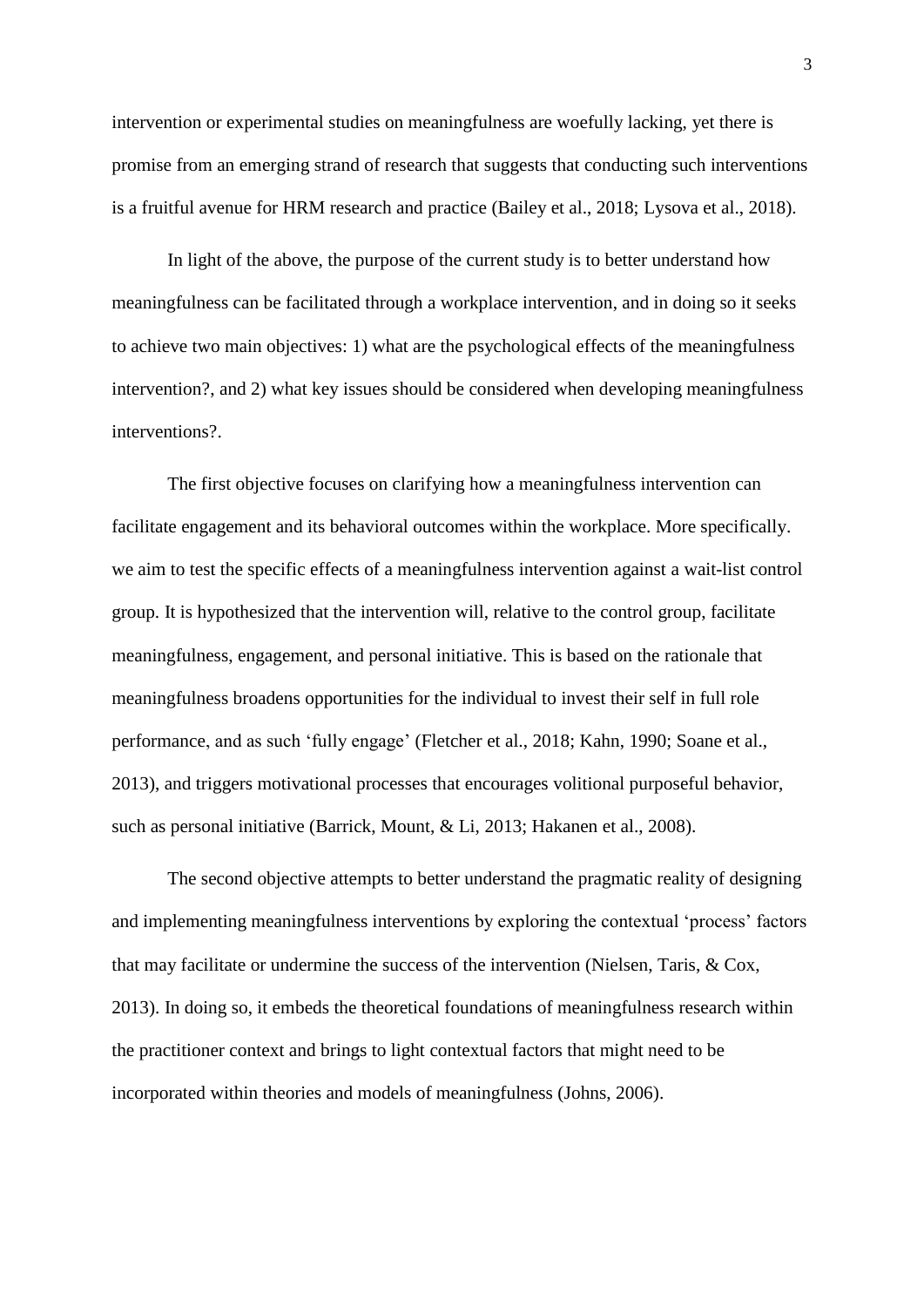## **Theoretical Framework**

## *The concept of meaningfulness*

Although the term meaningfulness is often used alongside other terms such as meaning, callings, and job crafting, the experience of meaningfulness is a distinct psychological experience that signifies the perceived amount of significance attached to work (Rosso, Dekas, & Wrzesniewski, 2010). These perceptions of significance and value can be seen as deriving from one's job role as well as one's membership to an organization (Pratt & Ashforth, 2003). This duality stems from social identity theory (Tajfel & Turner, 1979) and role theory (Katz & Kahn, 1978) which emphasize one's identity as a member of an organization and the influence of one's work role, respectively. These therefore give rise to two inter-related, yet distinct forms of meaningfulness (Pratt & Ashforth, 2003; Saks, 2011).

The first form, meaningfulness *in* work, constitutes a subjective assessment of 'the value of the task goal or purpose, judged to the individual's own ideals of standards' (Thomas & Velthouse, 1990, p.672). This concept has been the focus of work psychology researchers due to its position within the widely known job characteristics model (Hackman & Oldham, 1976). Thus, the experience of meaningfulness *in* work arises primarily through the design and perceived fit of one's job role, as well as rewarding social interactions experienced during the performance of one's work role (Kahn, 1990).

The second form, meaningfulness *at* work, reflects a subjective assessment of 'where do I belong?' and so is the extent to which one views one's work as enhancing one's membership and connection with the organization (Pratt & Ashforth, 2003). This concept may represent an important psychological process that underpins social identification with the organization and its members (Cohen-Meitar, Carmeli, & Waldman, 2009; Tajfel & Turner, 1979). Thus, the experience of meaningfulness *at* work is facilitated by building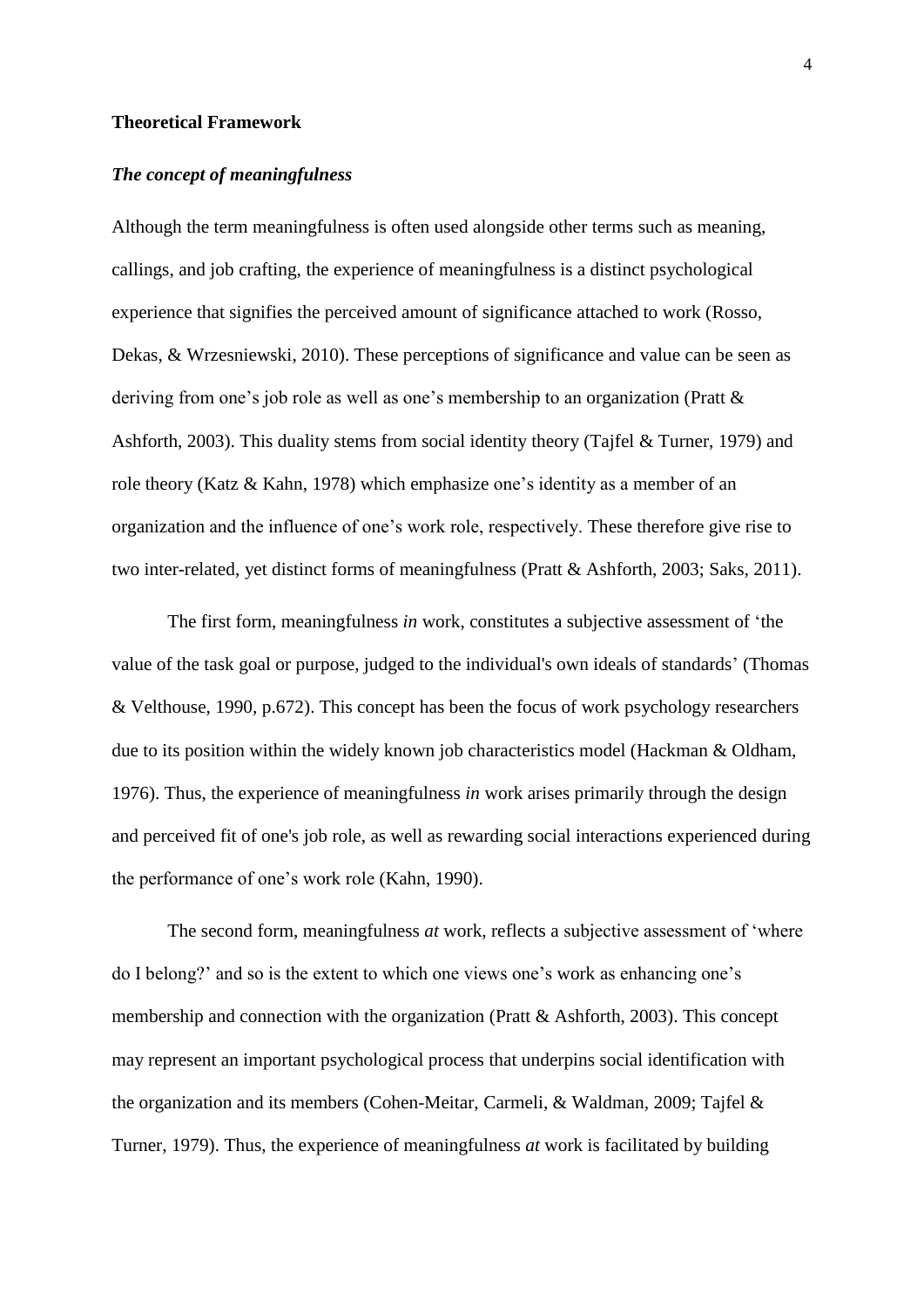strong organizational cultures and identities, and through transformational and visionary leadership (Pratt & Ashforth, 2003).

Although these two constructs do not fully encompass the conceptual space of meaningfulness (Bailey et al., 2018), they do reflect an interconnection between one's identity, aspirations and work attachments (Rosso et al., 2010). As such, meaningfulness, as represented by meaningfulness *in* and *at* work, not only imbues work tasks with a sense of purpose and value, but also affirms one's membership to the organization and helps to connect the individual with the wider beneficiaries of their work, such as customers (Kahn & Heaphy, 2014; Pratt & Ashforth, 2003; Saks, 2011). This sense of coherence between the individual, their work, and the organization is also emphasized by other scholars. For example, Lips-Wiersma & Morris (2009) delineate four core sources of meaningful work, that when coherently aligned provide the strongest sense of fulfilment.

# *Meaningfulness as a critical psychological state*

Meaningfulness has long been considered as a critical psychological experience, necessary for high levels of motivation, satisfaction and performance, because it is a fundamental psychological need that strengthens an individual's self-worth and life experience (Rosso, et al., 2010; Yeoman, 2014). More specifically, when an individual experiences meaningfulness they are internally driven to act in ways that fulfil their future work goals in line with their values for self-enhancement and self-transcendence as well as their psychological needs for relatedness and belonging (Glazer, Kozusznik, Meyers, & Ganai, 2014). As such, meaningfulness may broaden affective and cognitive processes that promote a wider interest in the work context, for example work goals and expected performance behavior, and build personal resources, such as self-efficacy, that enable intrinsically motivated behavior to occur (Barrick, Mount, & Li, 2013; Fletcher et al., 2013; Soane et al., 2013).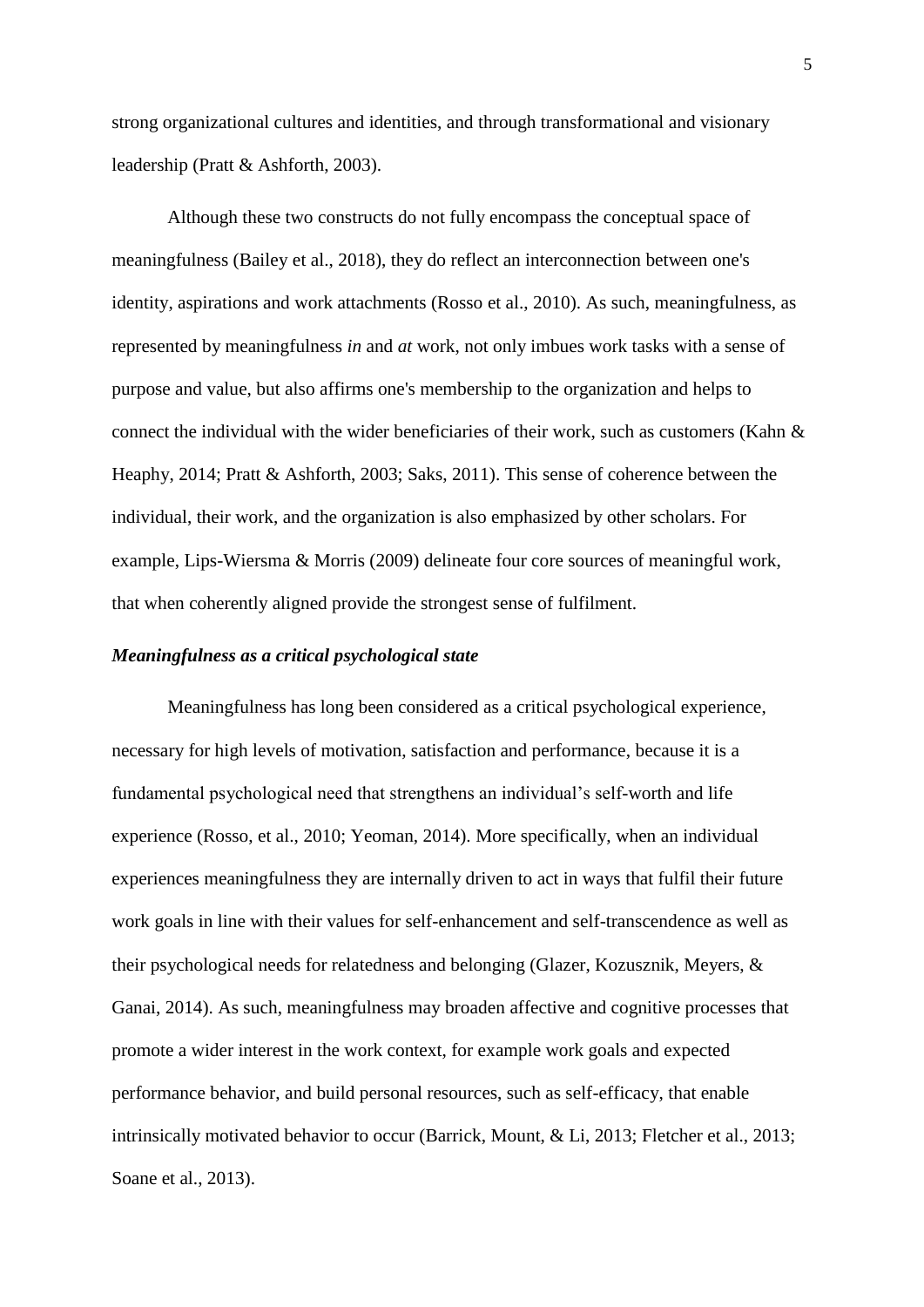In doing so, the experience of meaningfulness allows energy to be replenished, refocuses efforts towards achieving goals, and enables authentic self-expression at work (Chalofsky & Krishna, 2009; Kahn, 1990; May, Gilson, & Harter, 2004). Therefore, the individual will feel willing and motivated to 'express and employ' their 'preferred self' in a connected and focused way within their role performances (Kahn, 1990) such that it manifests as 'engagement'. This state of engagement reflects the simultaneous expression of emotional (e.g., feeling enthusiastic and excited), cognitive (e.g., focusing attention and stimulating one's intellect), and physical/social (e.g., expending effort and energy, socially connected to and interacting with colleagues) dimensions within their roles.

Although most research on engagement focuses on engagement within the job or work role (Truss et al., 2013), it could also be argued, drawing on the earlier discussion on meaningfulness *in*/*at* work (Pratt & Ashforth, 2003), that engagement, similar to meaningfulness, consists of two distinct, yet related types based on the distinction between one's work role and role as an organizational member. Thus, in this study, we draw upon Saks's (2006) distinction between job engagement and organization engagement whereby the former reflects the extent to which an individual is 'psychologically present' in their job role whereas the latter signifies the extent to which an individual is 'psychologically present' in their role as a member of the organization. Moreover, some scholars have highlighted the need to reframe engagement within the context of meaningful work in order to sustain and nurture engagement across a wide range of tasks and situations that benefits both the employee and the employer. For example, Shuck and Rose (2013) propose a framework through which engagement is interpreted via three core areas of meaningful work: personal contribution, personal influence, and personal reward.

Given that meaningfulness is proximal to the experience of engagement (Kahn, 1990; May et al., 2004) it is therefore also likely to influence behavioral manifestations or outcomes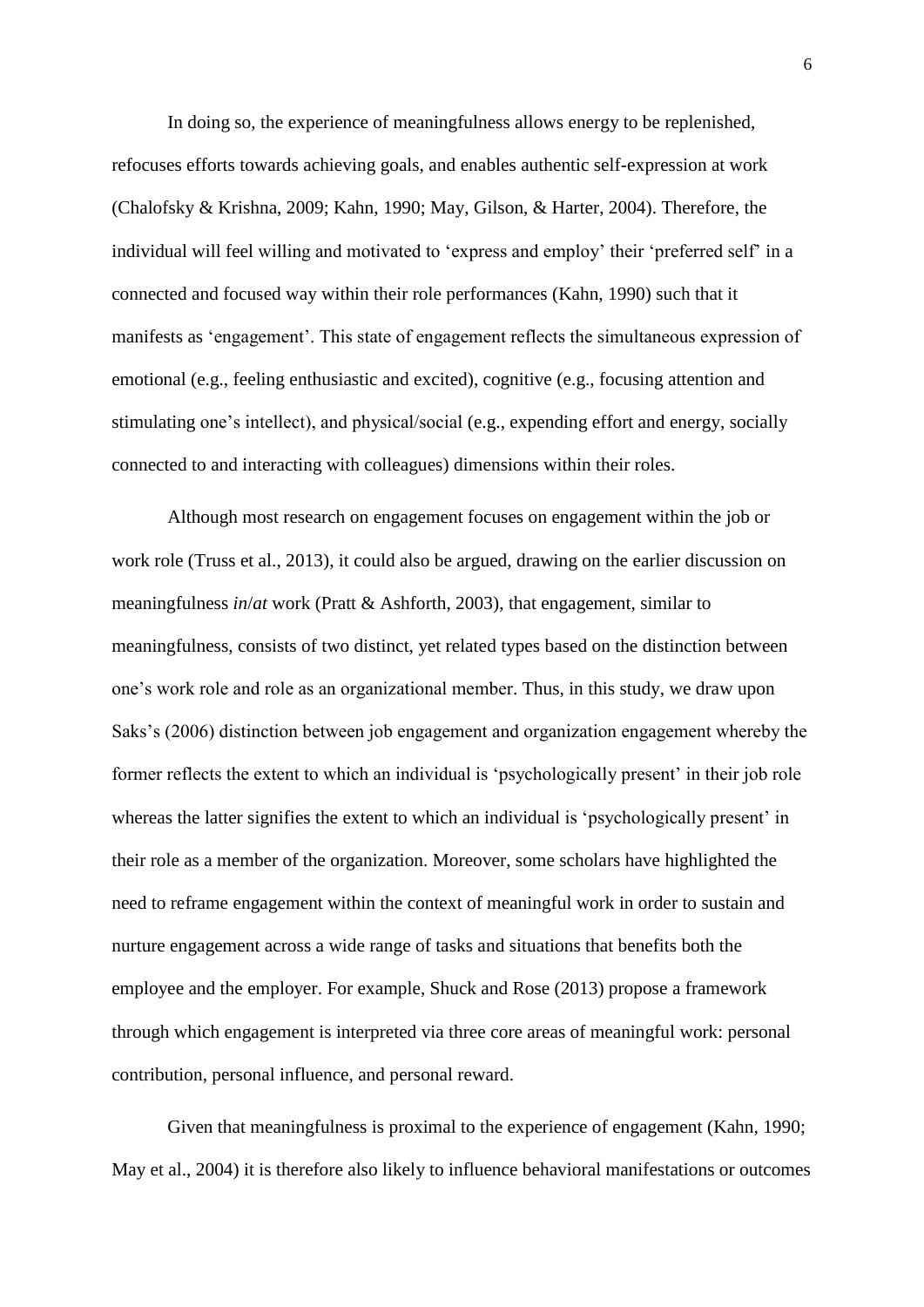of engagement. More specifically, engaged individuals will be more willing to take risks and invest their own resources into a) trying out new ideas and actions, b) exploring and taking advantage of opportunities to grow and develop, and c) finding their own solutions to problems (Hakanen et al., 2008). These types of behaviors can be classified as personal initiative – 'a behavior syndrome resulting in an individual's taking an active and self-starting approach to work and going beyond what is formally required' (Frese, Fay, Hilburger, Leng, & Tag, 1997, p.140). Drawing on the theory of purposeful work behavior (Barrick et al., 2013), meaningfulness is therefore likely to elicit high levels of personal initiative because they direct purpose and attention towards enacting volitional behaviors that fulfil the individual's needs for affiliation and autonomy. Indeed, there is some evidence that meaningfulness stimulates such behaviors, for example those associated with creativity (Cohen-Meitar et al., 2009).

#### *Meaningfulness interventions*

Traditional psychological-related interventions tend to focus on the negative aspects of work that cause stress and poor health/wellbeing (Nielsen & Randall, 2013). Although these are very important and necessary, such approaches tend to neglect the more positive and fulfilling aspects of work that contribute to optimal psychological functioning, and so focusing on meaningfulness may represent a unique complementary approach that augments these traditional interventions (Nielsen et al., 2010). Despite previous questionnaire studies indicating the potential value of developmental HRM practices for facilitating meaningfulness and its outcomes (e.g., Fletcher, 2016), there remains a lack of a coherent and cohesive set of practical interventions that are grounded in robust theory or an evidencebased approach (Bailey et al., 2018). Recently there have been a small number of experimental/intervention studies that have shed light on how organizations may be able to facilitate meaningfulness in the workplace. For example, across three experiments, Allan,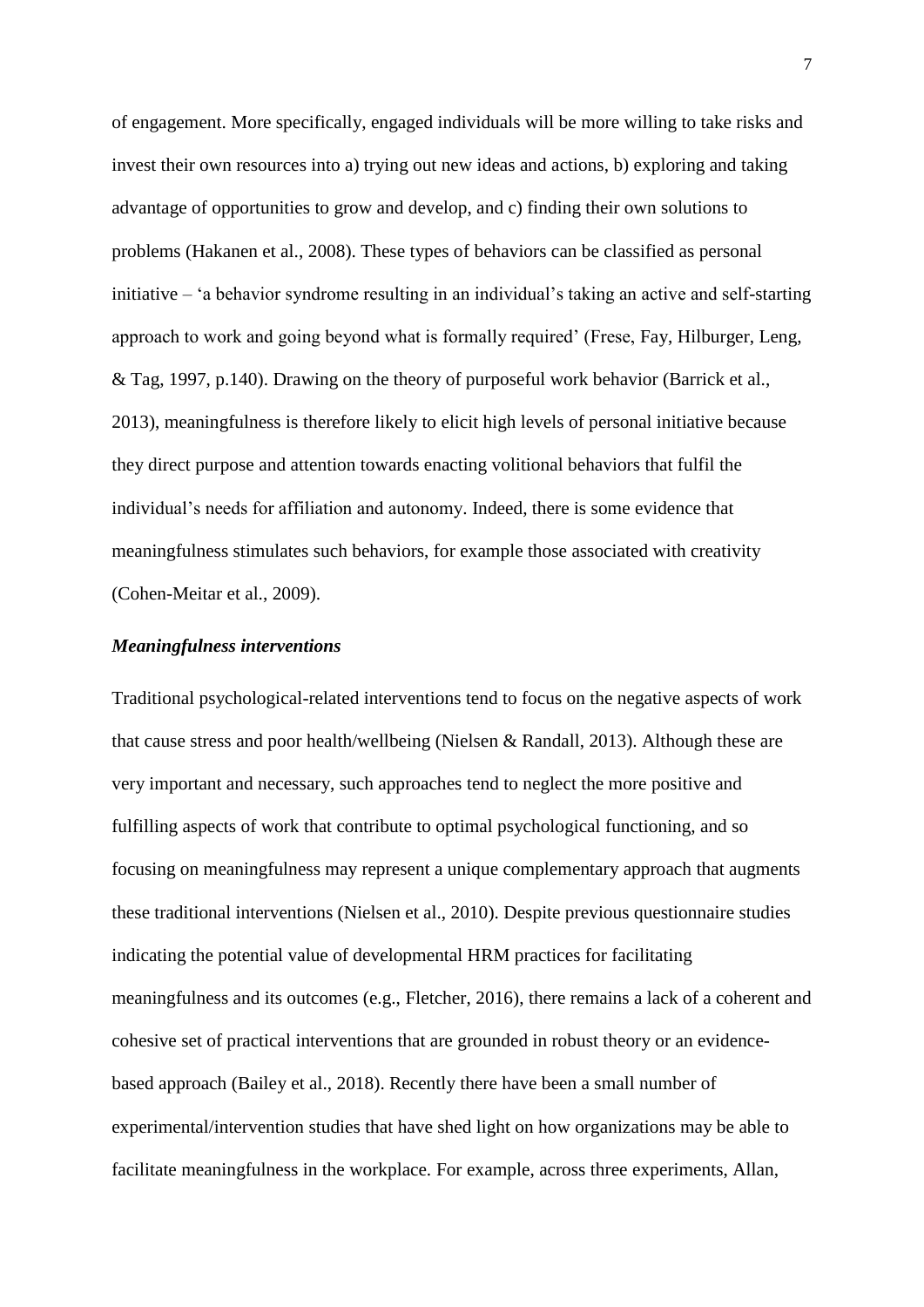Duffy, and Collisson (2018) found that when individuals focus on helping others they tend to perceive their work as more meaningful. A few other studies have included aspects of meaningfulness within broader empowerment (Voetgtlin, Boehm, & Bruch, 2015) or psychological capital (Costantini et al., 2017) interventions, and Thory (2016) revealed, through interpreting qualitative interview and participant observation data, emotional intelligence training can enable managers to identify and actively pursue elements of their work role that are the most fulfilling, authentic, and self-actualizing.

Collectively these studies show promise for developing a meaningfulness-specific personal development intervention that HR managers can implement. Importantly our meaningfulness intervention builds upon these existing studies by focusing on core elements that draw upon Pratt and Ashforth's (2003) theorizing of meaningfulness *in* and *at* work. More specifically, we incorporated discussions and reflective/goals setting activities within the intervention on the following areas of meaningfulness *in* work: a) work design and elements of autonomy and job crafting that foster meaningfulness, b) most meaningful learning and personal growth work activities/events, and c) involvement and related practices that allow one to express one's personal values/goals and knowledge in meaningful ways; and meaningfulness *at* work: a) how one's work is validated and affirmed as being valued by beneficiaries and the organization, b) opportunities to develop a deeper sense of shared purpose and culture; and c) role of managers and wider organizational practices that create a meaningful sense of belonging, trust, and community. These elements also reflect broader models, such as Lips-Wiersma's (2009) four sources that foster meaningful work: developing one's self, expressing full potential, unity with others, and serving others; as well as literature that connects meaningfulness with engagement (e.g., Kahn, 1990; Kahn & Heaphy, 2014; Soane et al., 2013). Overall, our intervention focuses specifically on meaningfulness by developing self-awareness and self-reflection of what is meaningful to one's self and to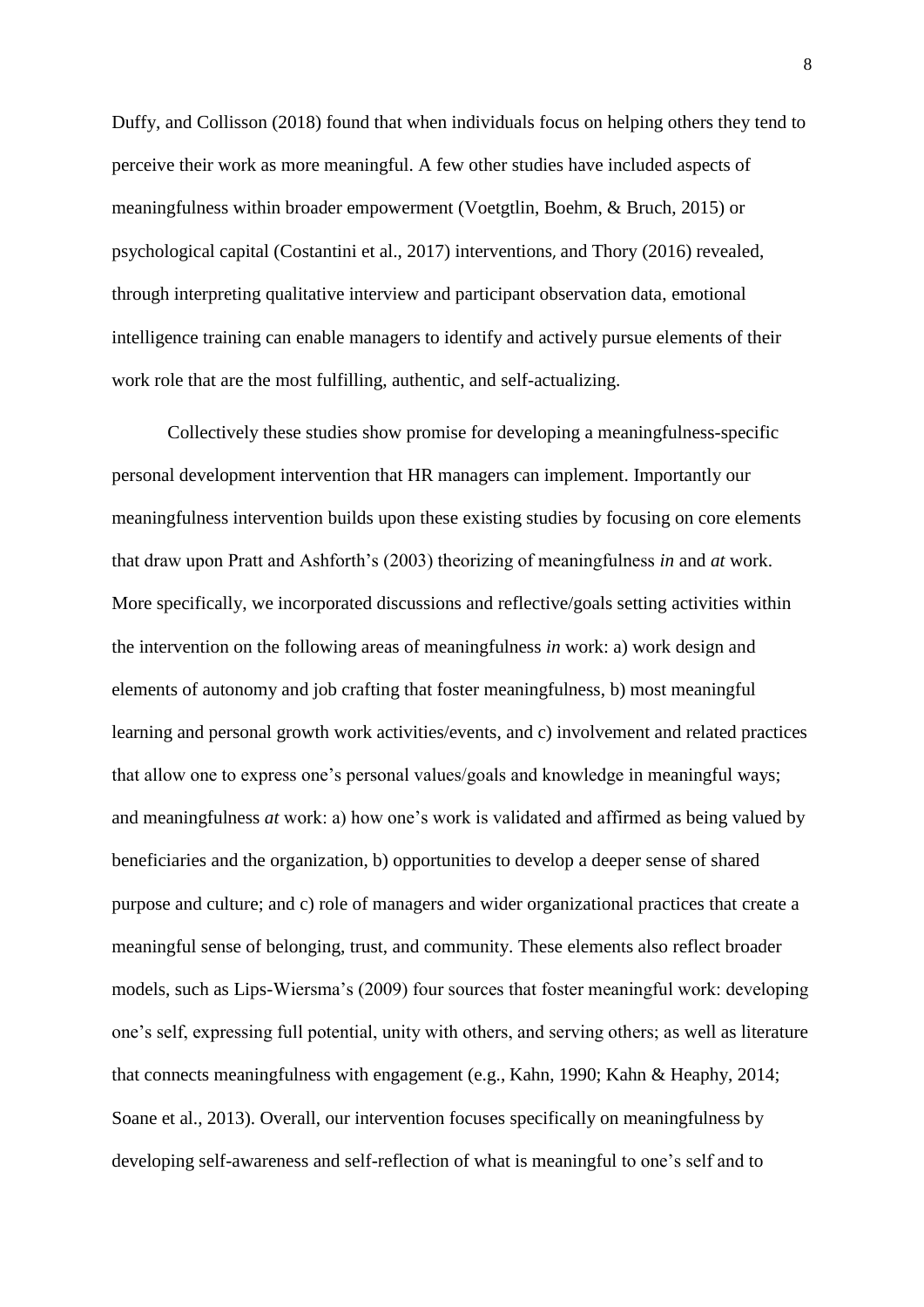others, deepening the purpose of one's role and sense of identity with the organization, and strengthening social bonds and work relationships to build a shared sense of meaningfulness. In order to achieve our first objective regarding the proposed effects of the intervention, we set out three hypotheses.

First, it is expected that the meaningfulness intervention will increase levels of meaningfulness *in* and *at* work over the study period, compared with those in the wait-list control condition. This is because the intervention will draw participants' attention towards the benefits of taking opportunities within the workplace that enable them to experience a sense of meaningfulness, thus increasing the salience of resource gain (Hobfoll, 2011). In this sense, the intervention will promote investment of internal psychological resources into activities that enables them to experience heightened levels of meaningfulness, thus reflecting an accumulation process of resource gain (Hobfoll, 2011).

*Hypothesis 1:* Compared with the control condition, the meaningfulness intervention will significantly increase meaningfulness *in* and *at* work.

Second, it is hypothesized that the meaningfulness intervention will raise engagement levels relative to the wait-list control condition because it is likely that an intervention that seeks to raise meaningfulness will also promote engagement through broadening perceived opportunities for engagement and building key personal resources needed to engage (Fletcher et al., 2018; Soane et al., 2013). Meaningfulness is necessary for engagement because such experiences allow energy to be replenished, refocus efforts towards achieving goals, and enable authentic self-expression at work (Chalofsky & Krishna, 2009) in ways that promote investment of the self within the full performance of one's work role (Kahn, 1990) and role as an organizational member (Saks, 2006).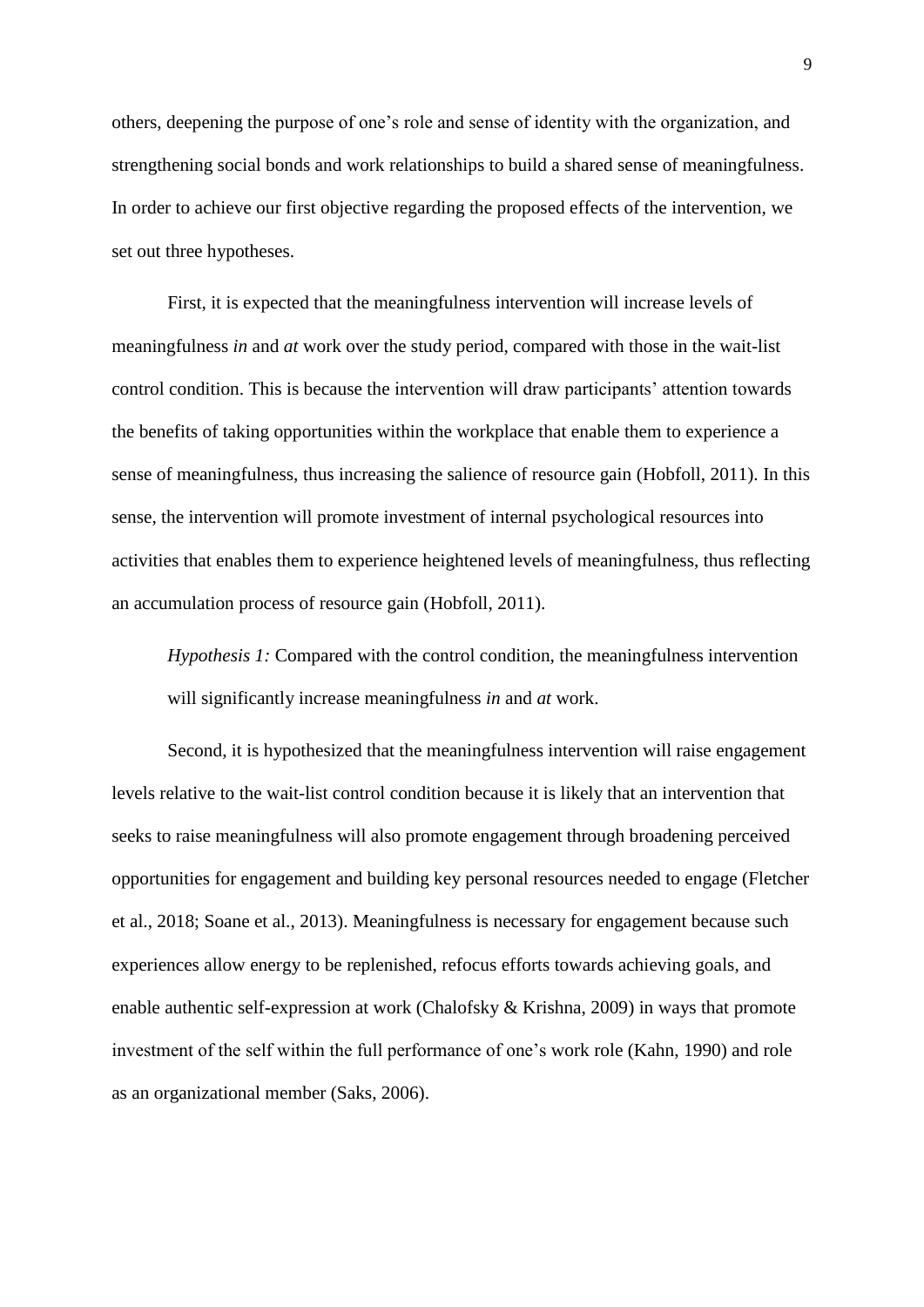*Hypothesis 2:* Compared with the control condition, the meaningfulness intervention will significantly increase a) job engagement and b) organization engagement.

Lastly, it is predicted that the meaningfulness intervention will facilitate personal initiative relative to the wait-list control condition. Drawing on the theory of purposeful work behavior (Barrick et al., 2013), the intervention will strengthen participants' purposeful goal striving in ways that focus upon facilitating their sense of meaningfulness which in turn will trigger volitional task-specific motivational processes that lead to personal initiative behaviour being enacted (Frese et al., 1997). As the context of the intervention will be concordant with the individual's needs for affiliation and autonomy (Barrick et al., 2013), it is likely that the individual will feel intrinsically motivated to behave in more proactive ways.

*Hypothesis 3:* Compared with the control condition, the meaningfulness intervention will significantly increase personal initiative.

# *Optimizing meaningfulness interventions for the future*

Our second objective is to identify and explore key issues that should be considered when developing meaningfulness interventions within the workplace. It is important to understand how the design and implementation of meaningfulness interventions can be best optimized, particularly as the meaningfulness literature has 'been relatively silent on how employees may respond to organizational initiatives geared towards raising their levels of experienced meaningfulness' (Bailey et al., 2017, p.421). This connects with the wider literature on organizational interventions that argues that there is a fundamental need to open the 'black box' to identify the processes (i.e. the 'how') and reasons (i.e., the 'why') underlying the outcomes of an intervention (e.g., Nielsen & Abildgaard, 2013; Nielsen & Randall, 2013). Importantly, by analyzing the contextual factors surrounding the implementation of an intervention, particularly across different settings, researchers can better transfer their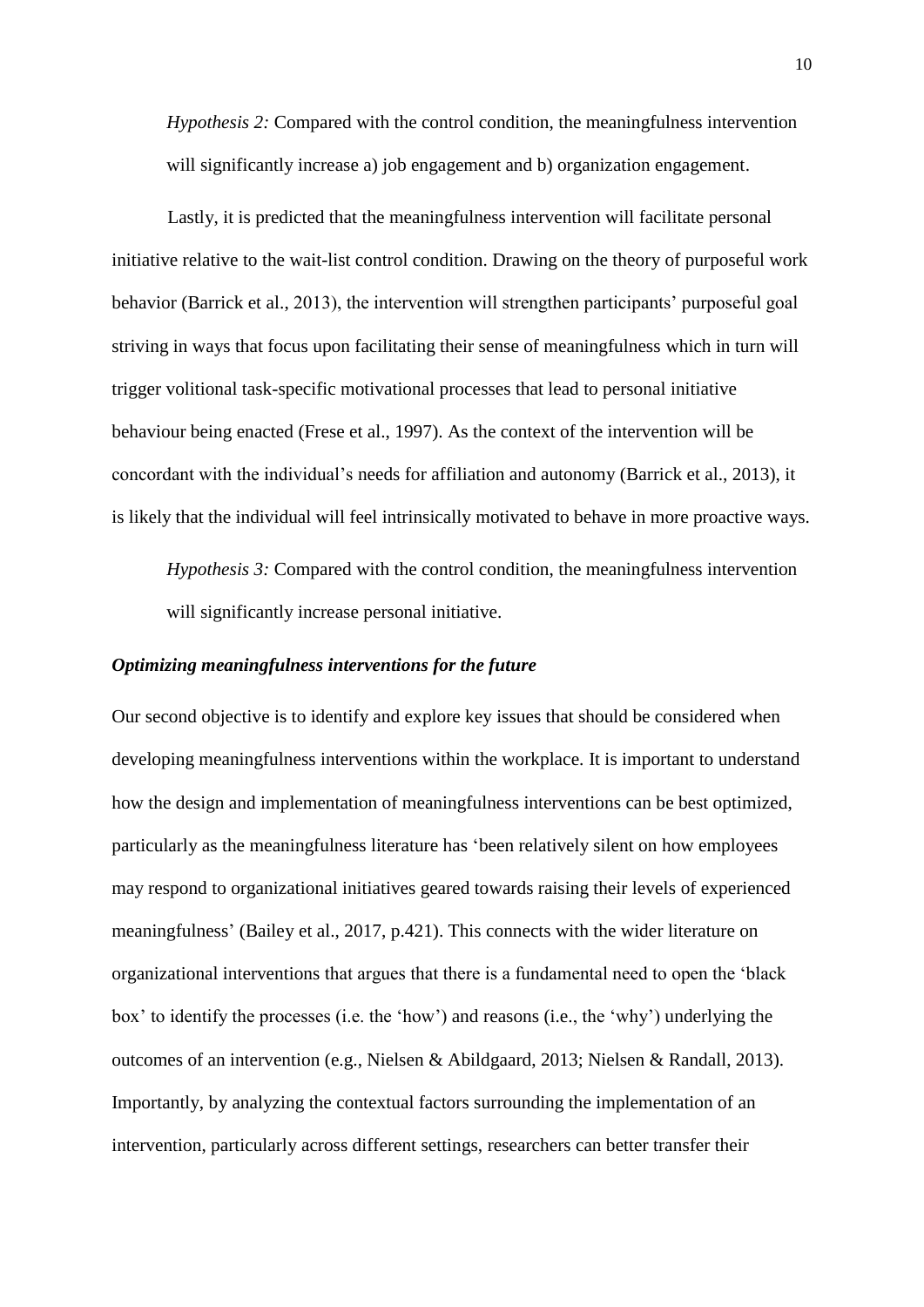knowledge and evidence of 'what works' to practice and better ensure ecological validity (Nielsen & Randall, 2013; Nielsen, Taris, & Cox, 2013).

Moreover, it is useful that field intervention research studies consider participants' experiences of the study as employees are often, in reality, active 'crafters' of intervention content and process (Nielsen, 2013). Indeed, research (e.g., Abildgaard, Saksvik, & Nielsen, 2016) has shown the value of exploring participants' experiences for understanding the individual and contextual factors that might hinder or strengthen the impact of an intervention. Considering that the important influence of context on psychological states and behavior is often neglected (Johns, 2006), this will therefore help provide insight into the pragmatic reality of facilitating meaningfulness and potential contextual factors that need to be incorporated within theory.

Lastly, scholars have also raised the concern that approaches to 'managing' meaningfulness within the workplace may have a darker side that leads to 'existential labor' and exploitation if conducted in inauthentic or mandated ways (Bailey et al., 2017; Lips-Wiersma & Morris, 2009). Given that HR and line managers would, ideally, have a role in designing and implementing meaningfulness interventions, it is also important to identify specific managerial capabilities, resources, policies, and support that can help prevent the intervention from becoming inauthentic or exploitative.

#### **Method**

# *Research sites and sampling strategy*

Although not explicitly adopting a case study methodology, the logic underlying the selection of 'cases' is still relevant because the study aims to generalize as well as compare the experience of the intervention. Yin (2009) presents two forms of replication logic that can be used as guiding principles: theoretical (i.e. cases produce contrasting results for predictable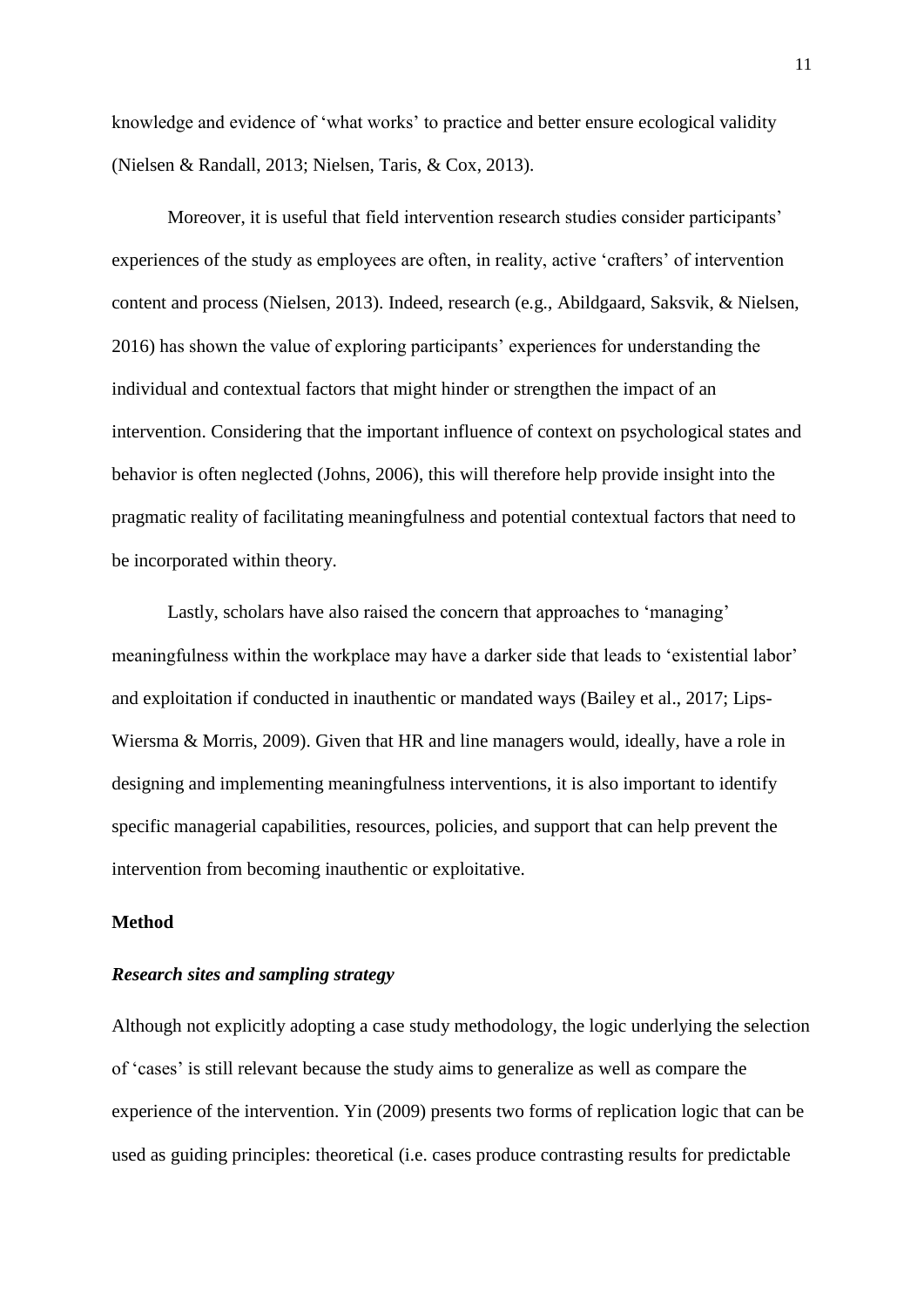reasons) or literal (i.e. cases predict similar results). Firstly, applying the theoretical logic, three types of organization that differ in terms of occupational composition and sector were selected so we could see how the intervention would be experienced across settings with differing underpinning values, motives, and foci in terms of what might be deemed particularly meaningful. For example, employees in the public sector are likely to be more focused on elements related to doing one's public duty and compassion than those in the private sector (e.g., Vigoda-Gadot, Eldor, & Schohat, 2013). Secondly, applying the literal logic, we sought out similarly sized organizations that had explicit employee engagement strategies and had used staff surveys to identify workgroups at risk of disengagement.

Therefore, the study took place in three different UK organizations: Public Co - a large non-ministerial department of the UK Government based in Central London that offers specialist services primarily to other UK Government departments; Engineering Co - a large multinational company within the defence and security sector, whereby the main UK site is based in the South of England and is focused on engineering and software functions; and Financial Co - a large financial mutual based in the Midlands in the UK, specializing in providing financial services to a range of professions and SMEs. The recruitment of participants from each organization focused on work units that had been highlighted by senior managers/the HRM function as being less engaged than other work units (based on annual employee engagement surveys) and as experiencing threats to their identity within the organization, such de-skilling of roles and increasing routinization. While armed with evidence that there were issues with employee engagement, the HRM functions in these organizations were not equipped to deliver the intervention in-house although were keen to explore this research collaboration in order to improve their practice. To maintain the independence of the research, the HRM function did not get directly involved in the data collection or analytical processes.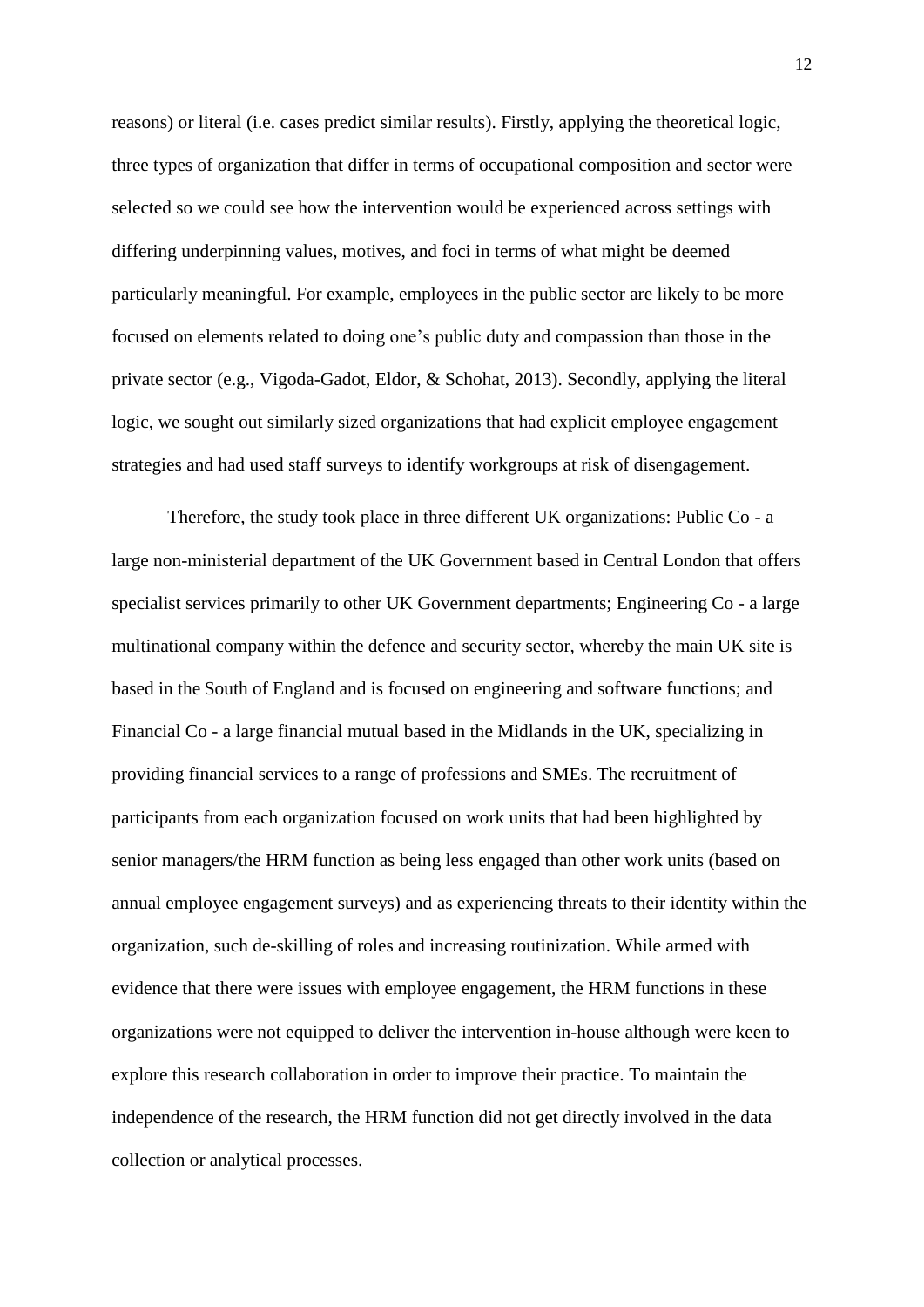# *Intervention design and procedure*

A field intervention design was undertaken which focused on comparing an intervention group with a wait-list control group. Participants in the two conditions undertook the three online questionnaires at the same time: T1 at week 1, T2 at weeks 8 to 10, T3 at weeks 12 to 14. The wait-list control group participated in the intervention activities after the study was completed and were asked to complete the baseline (T1) as well as end (T2 and T3) online questionnaires only during the study period. The meaningfulness intervention group received a two-hour training session followed by weekly individual activities for a total of four weeks. The intervention was undertaken within each research site separately and at different time points: from January to March 2016 in Public Co, from April to June 2016 in Engineering Co, and from January to March 2018 in Financial Co.

In the training session participants undertook a series of small group (four person) discussions, facilitated by the researchers, on the different sources of meaningfulness drawing on Pratt and Ashforth's (2003) theorizing: meaningfulness derived from yourself and your family; from the work itself; and from the workplace. As Rosso et al's (2010) review and other scholars point out (e.g., Chalofsky & Krishna, 2009; Lips Wiersma & Morris, 2009), meaningfulness is also shaped by the individual's sense of who they are and what values/beliefs are important to them as well as their wider lives outside of work. Therefore, we opened the training with a discussion on what each person deemed most important in terms of their wider sense of meaningfulness before focusing on what was meaningful from work/workplace. This also helped to reduce the potential 'management' or 'coercion' of their meaning-making (Lips Wiersma & Morris, 2009). The small groups then came together (around 12 to 16 participants in each research site) to discuss key similarities and differences in terms of what was meaningful to them within the context of their work, workplace, and organization. The final part of the session focused on explaining the weekly activities.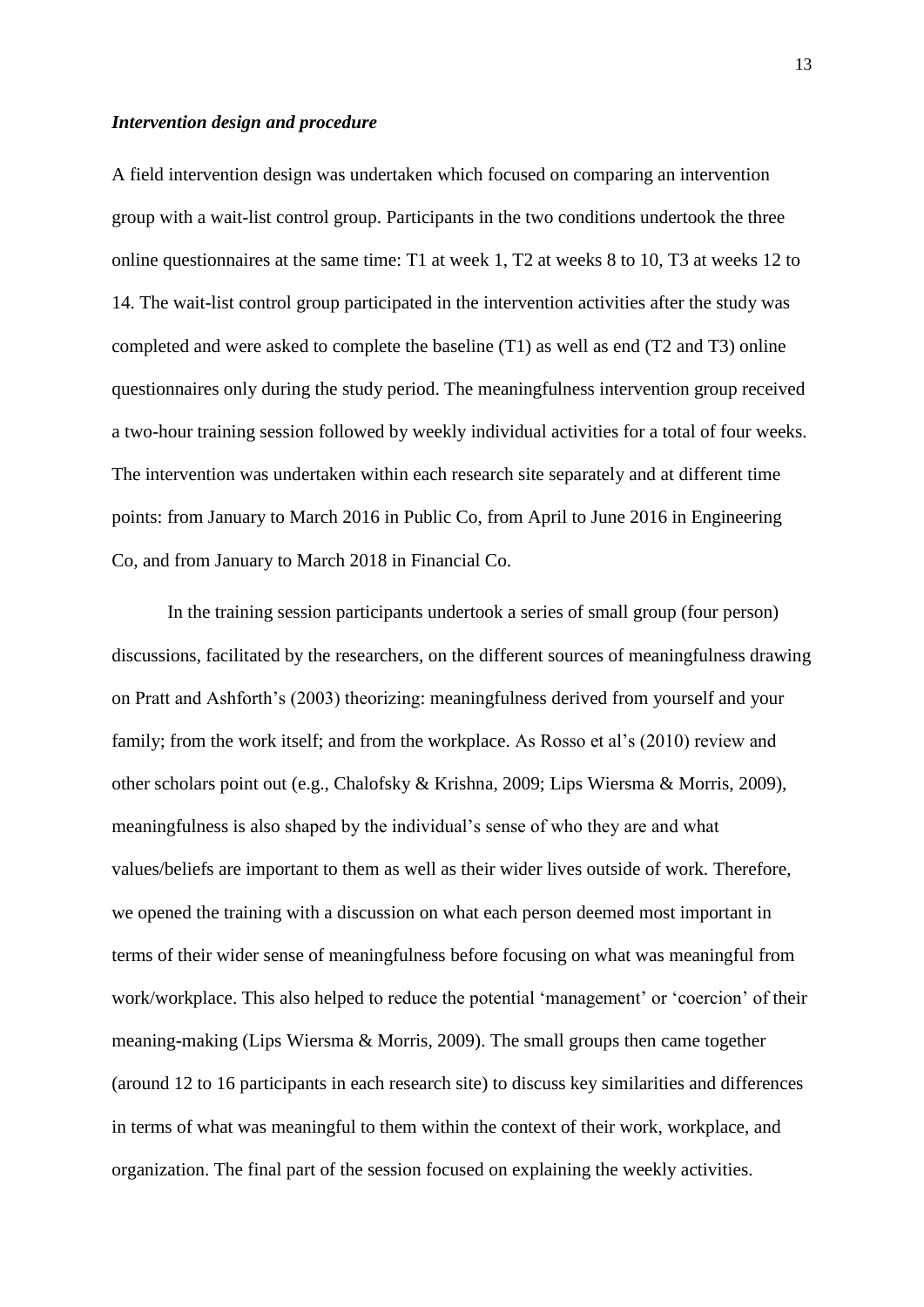At the start of each of the following four weeks after the training session, participants received an email with the word document attachment whereby they were instructed to allocate time towards the end of each week to work through three activities and to send back their completed activity document by the start of the following week. The three discrete activities were grounded from scholarly work connecting meaningfulness with engagement (e.g., Kahn, 1990; Kahn & Heaphy, 2014; Soane et al., 2013); with each activity lasting 10 to 15 minutes per week: a) reflecting upon a relatively meaningful event/situation that happened at work; b) discussing how a broader source of meaningfulness could be utilized/strengthened within the workplace; and c) reflecting on and setting a behavioral goal they feel would have a meaningful impact within their workplace (they were also asked to evaluate the meaningful goal they had set themselves the previous week).

# *Allocation of conditions*

Participants were randomly allocated to one of the conditions; however, this was not the case for some participants due to changes in individual work schedules, or where it made sense to keep those that worked closely together in the same condition, i.e. to reduce crossover/confounding effects between the two conditions. A total of 80 employees (24 from Public Co, 28 from Engineering Co; 28 from Financial Co) participants were allocated to either the wait-list control ( $n = 35$ ) or the first phase intervention group ( $n = 45$ ).

The mean age of participants was 44.01 years (*SD* 11.25) and 56 per cent were male. Around a third had supervisory or managerial responsibility, and 95 per cent were on fulltime contracts. However, participants from Engineering Co were significantly older than those from Public Co and Financial Co  $(M = 49.04 \text{ vs. } 40.00 \text{ vs. } 42.43 \text{ years})$ . Moreover, the majority from Engineering Co and Financial Co were male compared with a majority female sample from Public Co (75 per cent vs. 61 per cent vs. 25 per cent male). These differences parallel the main workforce differences between the organizations.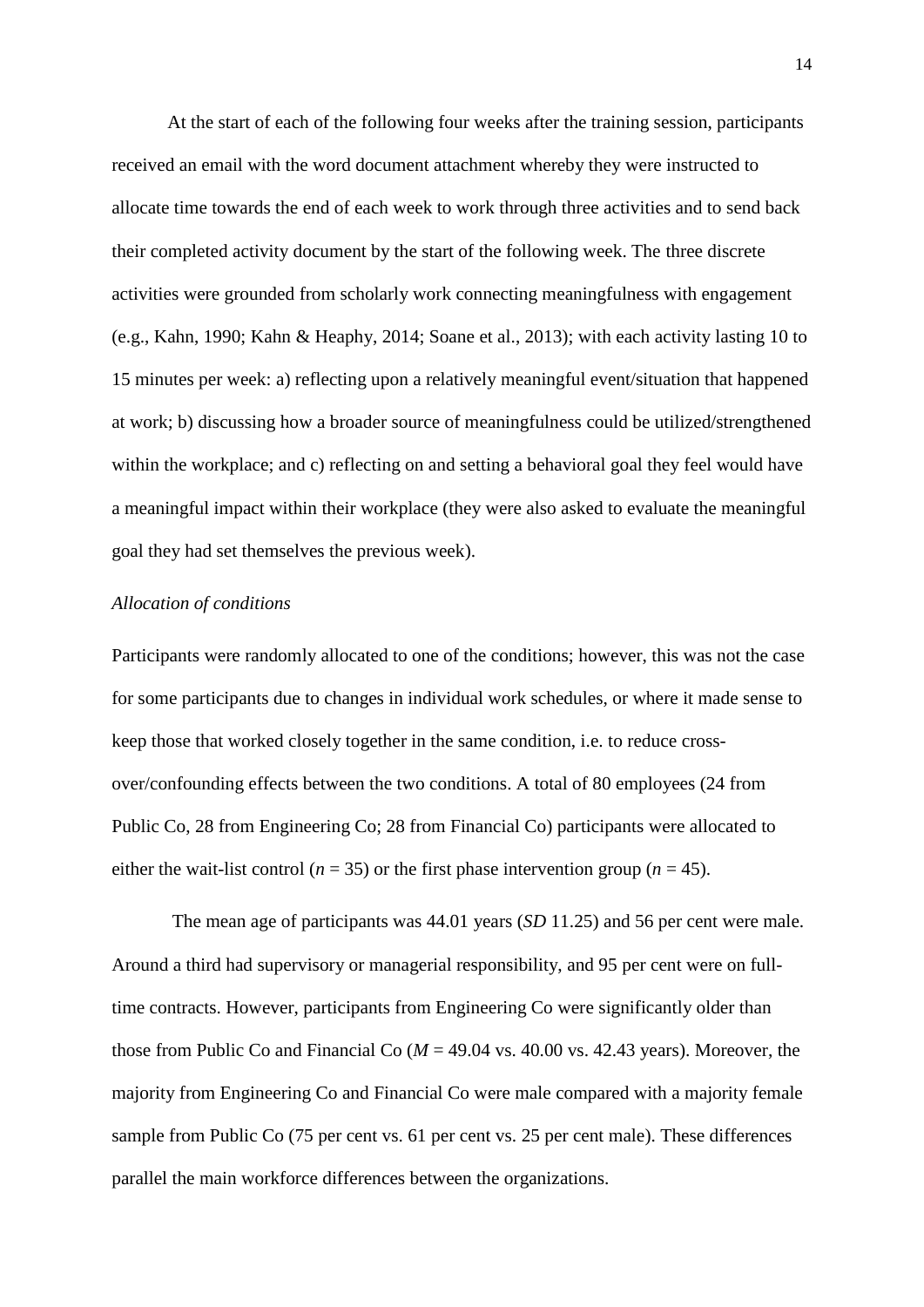## *Data collection activities*

In line with recommendations from the wider organizational interventions literature (e.g., Nielsen et al., 2010; Abildgaard et al., 2016), we adopted a mixed methods research design in order to capture data regarding the outcomes (i.e., quantitative data) as well as the process (i.e., qualitative data) of the intervention.

# *Quantitative data collection*

The baseline (T1) questionnaire captured core self-evaluations, job, and demographic details as well as the before study levels of the dependent variables. The end survey 1 (T2) questionnaire captured after study levels of the dependent variables, except personal initiative. The end survey 2 (T3) questionnaire captured after study levels of personal initiative, which was assessed a few weeks after T2 as changes in behavior will likely occur after changes in psychological states. All measures unless otherwise stated used a seven-point Likert scale (1 – strongly disagree to 7-strongly agree). Items, apart from the control variables, were modified to direct attention towards how the respondent felt over the past month e.g., 'Over the past month, the work I did on this job was very important to me'. This was to help ensure temporal separation between the study period measurements.

*Meaningfulness in work.* Meaningfulness *in* work was assessed before (T1) and after (T2) the intervention period using May et al.'s (2004) 6-item meaningfulness scale, which focuses on the perceived significance, worth, and importance of the work role to one's self, e.g., 'The work I do on this job is very important to me'. The inter-item reliability was  $\alpha$  = .92 at T1 and .95 at T2.

*Meaningfulness at work.* Meaningfulness *at* work was assessed before (T1) and after (T2) the intervention period. As there were no validated measures of meaningfulness *at* work at the time of the study, the author developed three items based on Pratt and Ashforth's (2003) and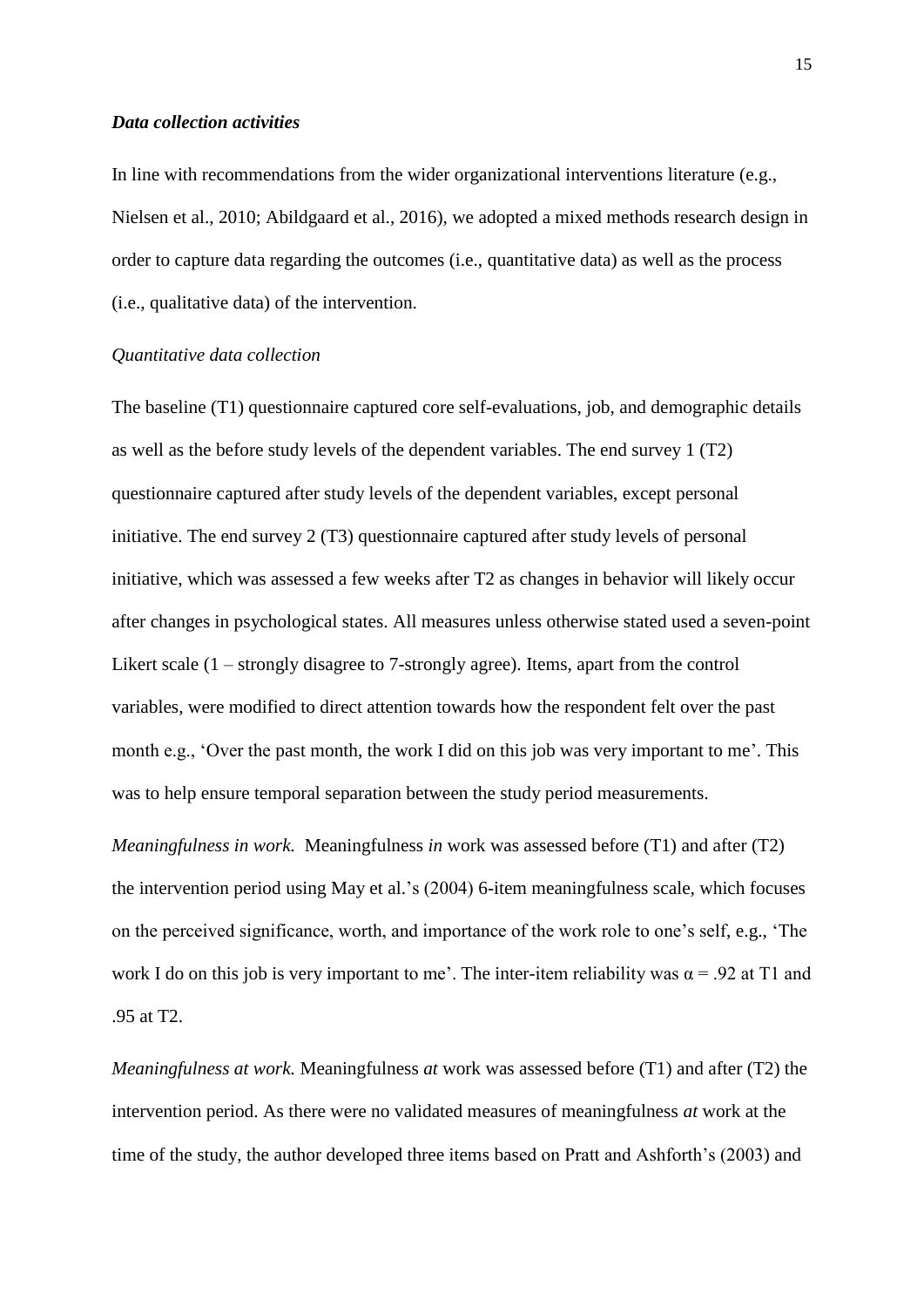Saks's (2011) definitions, which focus on the perceived significance, impact and value of one's work role to the organization and its beneficiaries: 'My work is deemed valuable by the organization', 'My work contributes to the success of the organization', 'Through my work I have made a positive difference to customers/clients/service users'. The inter-item reliability was  $\alpha$  = .83 at T1 and .82 at T2.

*Job engagement.* Job engagement was captured using Soane et al.'s (2012) 9-item ISA engagement scale before (T1) and after (T2) the intervention period. This scale assesses three dimensions of engagement drawing on Kahn's (1990) conceptualization of personal role engagement: a) intellectual, e.g. 'I focus hard on my work'; b) social, e.g., 'I share the same work values as my colleagues'; and c) affective, e.g. 'I am enthusiastic in my work'. The inter-item reliability was  $\alpha$  = .90 at T1 and .88 at T2.

*Organization engagement.* Saks's (2006) six-item organization engagement scale were used to assess the individual's engagement with their role as an organizational member before (T1) and after (T2) the intervention period, e.g., 'Being a member of this organization is exhilarating for me'. The inter-item reliability was  $\alpha$  = .91 at T1 and .91 at T2.

*Personal initiative.* Personal initiative was assessed before (T1) and four weeks after (T3) the intervention period using Frese et al.'s (1997) seven-item personal initiative scale. An example item is 'I actively attack problems'. The inter-item reliability was  $\alpha$  = .86 at T1 and .88 at T3.

*Control variables.* Prior studies have shown that individuals differ in their dispositional tendencies for personal agency (Chang, Ferris, Johnson, Rosen, & Tan, 2012). To control for the potential confounding effect of these individual differences, Judge, Erez, Bono, & Thoresen's (2003) 12-item core self-evaluations (CSE) measure was used (e.g., 'I determine what will happen in my life'); higher scores indicate a positive self-concept associated with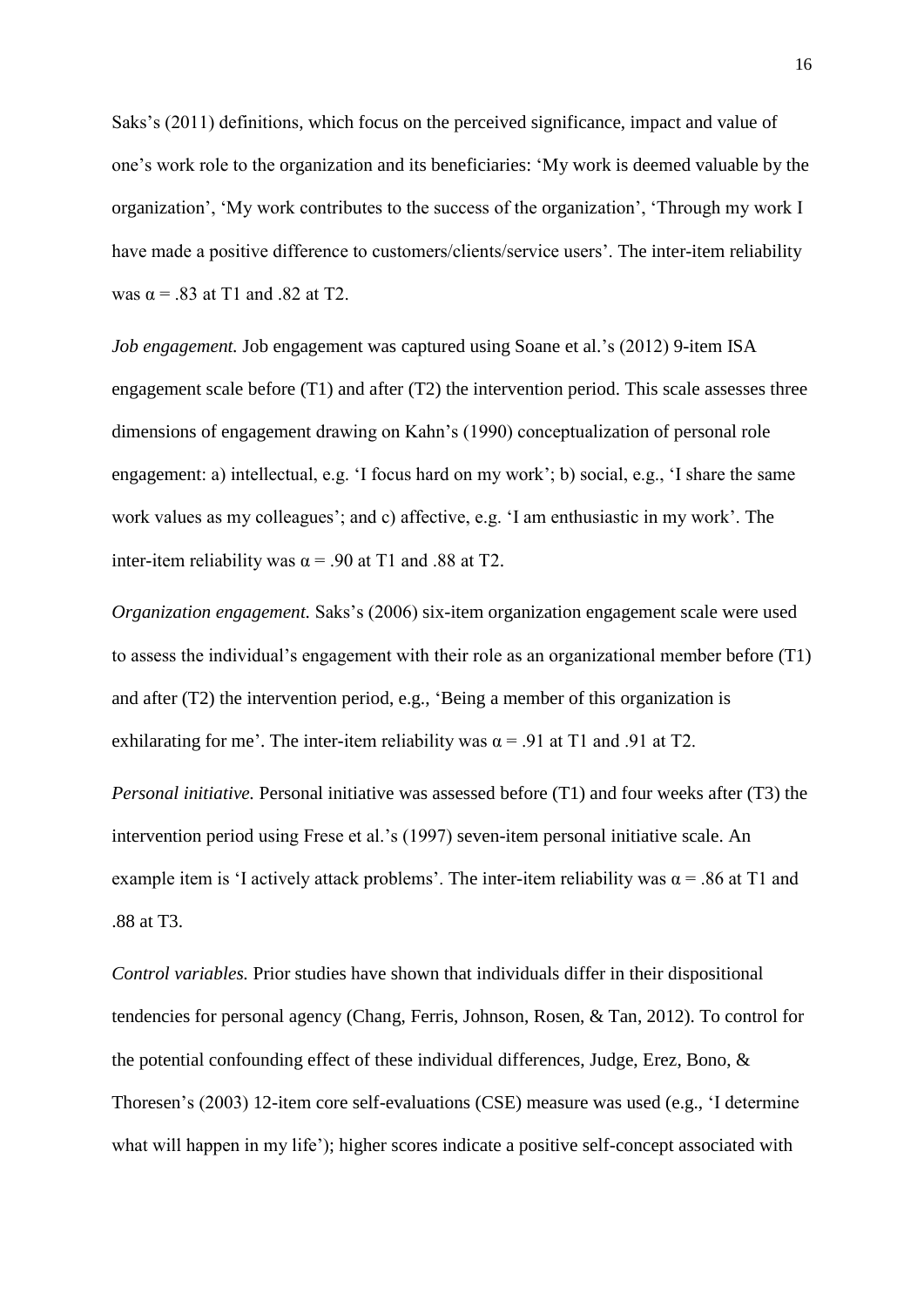high levels of personal agency. The inter-item reliability for CSE was  $\alpha$  = .90. As the samples were drawn from three different organizations, two dummy variables were created to control for the potential impact of the organization.

## *Qualitative data collection*

Qualitative data was collected from the meaningfulness intervention participants in two ways. First, a 45 minute semi-structured focus group interview was conducted at the end of the study period, which focused on better understanding participants' experiences of the meaningfulness activities, as well as their thoughts on how meaningfulness could be further developed and embedded within their organization. The interview guide is given as Appendix A. Second, within the T3 survey open-ended questions were asked regarding what aspects of the weekly activities they found useful and enjoyable as well as their thoughts about how to improve the usefulness and utilization of the weekly activities within the organization.

#### *Analytic strategy*

#### *Multilevel analysis*

As the quantitative data was hierarchically ordered at two levels: measurement occasion (pre/post study) clustered within the individual, multilevel modelling was conducted using MLwiN version 2.32 (Rashbash, Steele, Browne, & Goldstein, 2015). The intraclass correlations of the dependent variables confirmed that multilevel modelling was appropriate as there were sufficient levels of variance at both levels: within-person variance ranged between 27.17% (job engagement) and 51.62% (meaningfulness *at* work). Moreover, multilevel modelling is viewed as being superior to traditional ANOVA approaches when examining intervention effectiveness (Lischetzke, Reis, & Arndt, 2015).

To test Hypotheses 1 to 3, cross-level interaction effects were calculated (i.e. time, as level 1 dichotomous predictor, x codition, as level 2 dichotomous moderator). Thus, for each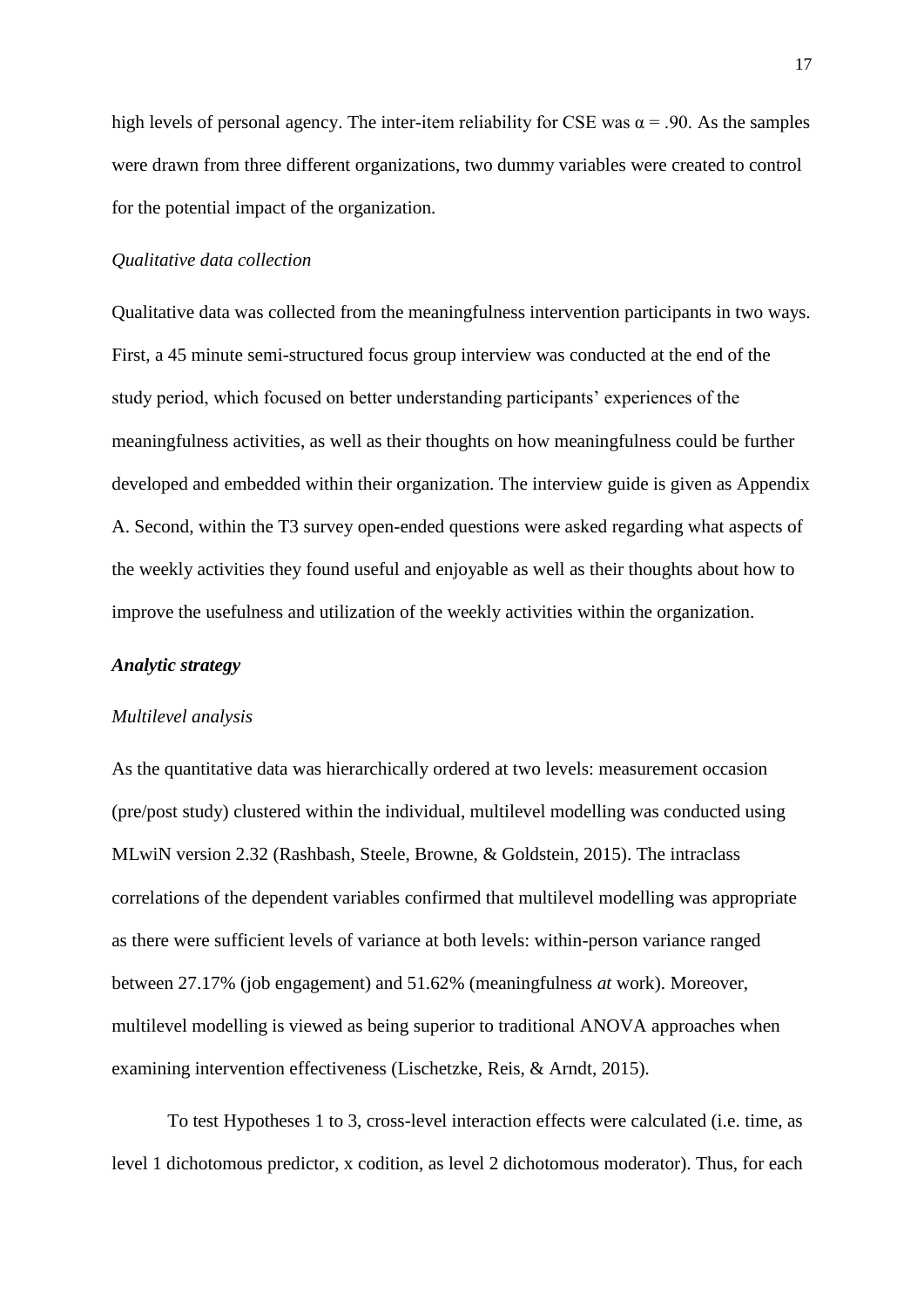dependent variable, two random intercept and random slope models were conducted using IGLS estimation – Model 1 – included co-variates, time, and condition; Model  $2$  – extended Model 1 by including the cross-level interaction between time and condition. Core selfevaluations was grand-mean centred in both models. The effect size focusing on the crosslevel interaction's explanatory power was calculated (i.e. percentage of the total variance in the time slope explained by the type of condition), and the significance of the simple slopes was tested for control and intervention conditions (Preacher, Curran, & Bauer, 2006).

### *Preliminary checks on quantitative data*

*Attrition rates and missing data.* Of the 80 individuals in the sample, 73 completed T2 measures, and 63 went on to complete the final T3 measure of personal initiative; representing a participation rate of 91 per cent at T2 and 79 per cent at T3. The use of multilevel analyses enables any missing data to be included and so the full dataset of the 80 participants was retained. Attrition rates were fairly equal across the three organizations yet were higher in the control condition at T3 (66 per cent of control participants completed all three time points compared with 89 per cent of intervention participants). Independent t-tests found no significant differences in the baseline measures nor in the demographic characteristics between the control and intervention participants; indicating that the allocation of participants did not result in any major biases. Moreover, a multivariate ANOVA on the five baseline dependent variables found no significant effect of a) condition: *F* (5,72) = 0.30,  $p = .91$ ; b) those missing data:  $F(5,72) = 0.14$ ,  $p = .98$ , and c) combination effect of condition and missing data:  $F(5,72) = 1.86$ ,  $p = .11$ . Therefore, we can be fairly confident that the analyses and results of the full dataset are robust.

*Differentiating the dependent variables.* To verify that the five dependent variables (meaningfulness in work, meaningfulness at work, job engagement, organization engagement, personal initiative) were distinct, a set of multilevel CFAs were conducted. All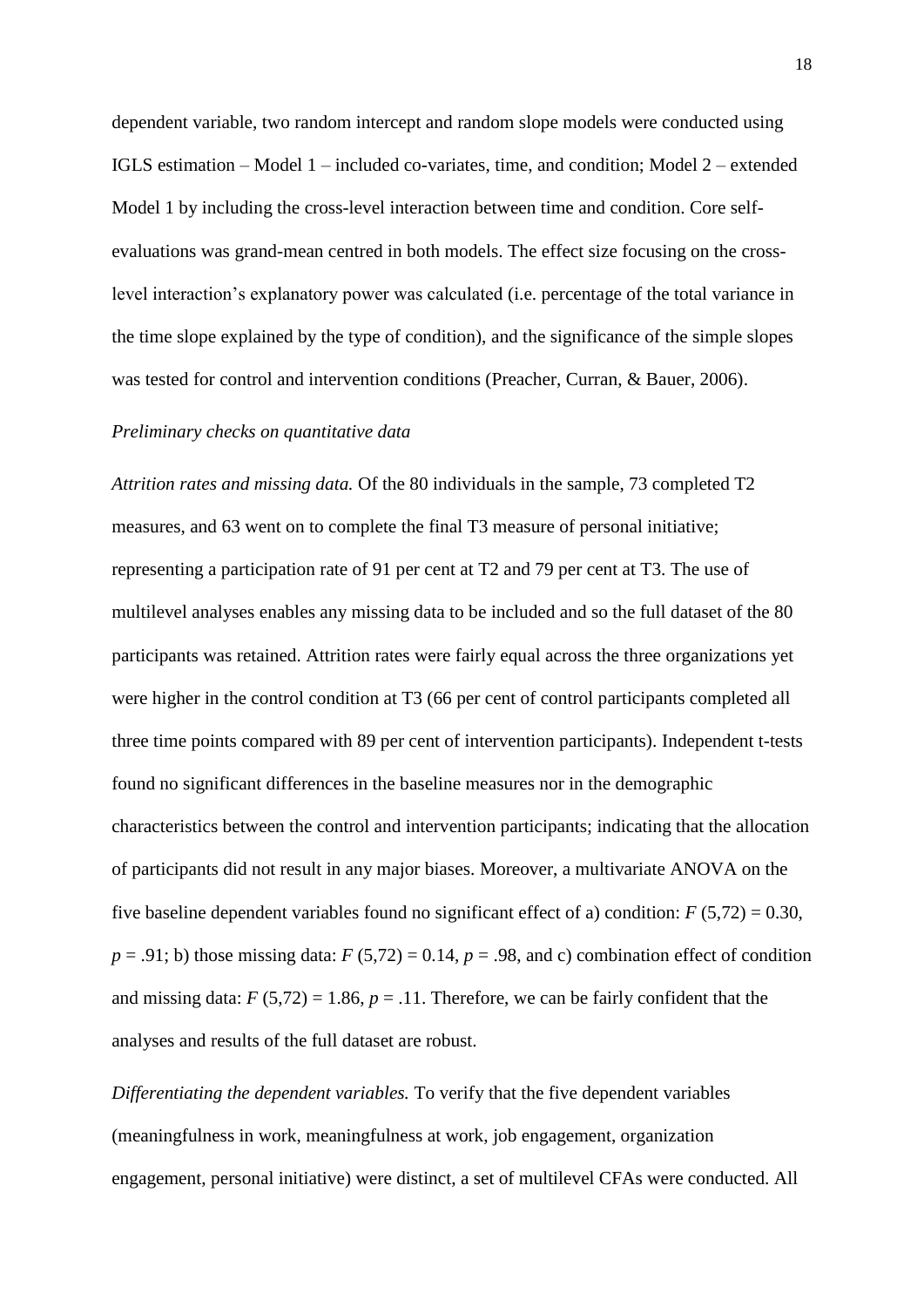variables were represented by their items, except job engagement which was represented by its three constituent dimensions (intellectual, social, affective). Moreover, alternative nested models were tested to ensure that no other (more parsimonious) alternatives were suitable. Table 1 shows the results of the multilevel CFAs and shows that the five dependent variables were distinct from one another, as indicated by the five factor measurement model:  $\chi^2(530)$  = 797.26,  $p < .001$ ;  $\gamma^2$ /df ratio = 1.50; RMSEA = 0.06; CFI = 0.89; SRMR within = 0.10; SRMR between  $= 0.14$ . Although alternative models did not fit the data better, we acknowledge that the CFI and SRMR values are somewhat outside of acceptable boundaries, yet this may be partly attributed to the relatively small dataset.

----------------------------------

Insert Table 1 about here

-----------------------------------

# *Qualitative thematic analysis*

The qualitative data were triangulated along with observations and reflective notes of the researchers. The content from these sources was sifted for material that would help answer RO2 and this material was then analyzed, using a general thematic analytic process (Braun & Clarke, 2006), to identify key issues related to micro (individual-level), meso (business unit/organization-level), and macro (institutional/societal/sectoral level). A realist approach to qualitative analysis was undertaken to understand the contextual factors that participants viewed as impacting their perceptions, experiences, and potential success of the meaningfulness intervention, and of potential future meaningfulness initiatives within their organization. Braun and Clarke's (2006) six phases of thematic analysis were followed: 1) transcribing, (re)reading the data, and noting down initial ideas, 2) generating initial codes from identifying interesting features within the data, 3) collating codes and gathering data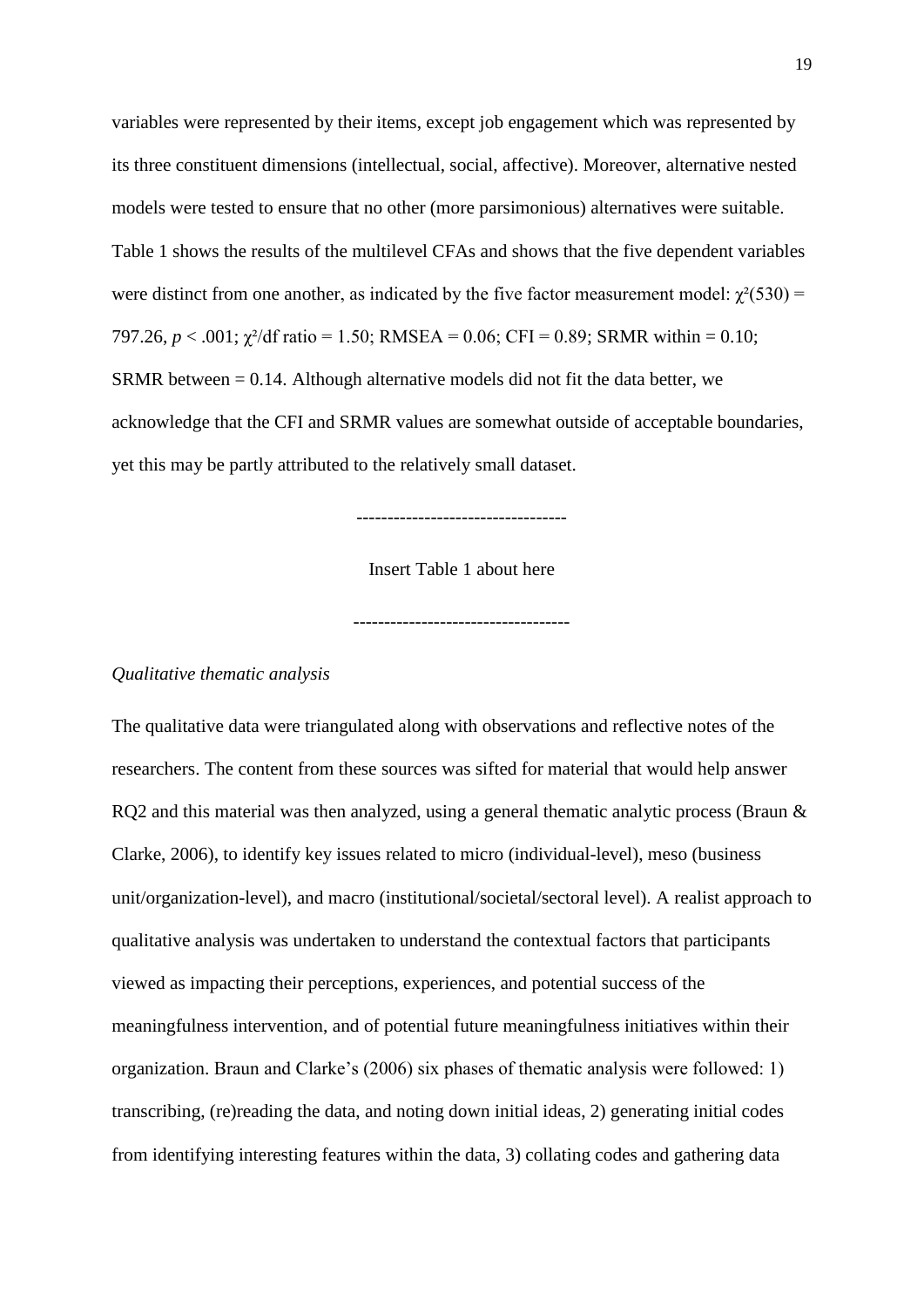into potential themes, 4) reviewing themes and generating thematic map, 5) defining and naming themes, and 6) producing the final thematic report. One researcher undertook the full six phases and then this was reviewed by a second researcher to check that the themes and coded extracts reflected the full dataset.

# **Results**

# *Multilevel analysis*

Cross level interactions and effect sizes are taken from Table 2, which shows the results of the multilevel analyses, and Table 3 reports the outcomes of the simple slope analyses. Hypothesis 1 was supported as there was a significant cross-level interaction for both meaningfulness *in* work ( $\gamma$  = .39, *p* < .05) and meaningfulness *at* work ( $\gamma$  = .70, *p* < .01). The effect sizes were fairly modest – the type of condition explained 4.69 percent of total variance in the time slope for meaningfulness *in* work and 11.67 percent for meaningfulness *at* work. The simple slope analyses revealed that the intervention group showed an increase over this time for meaningfulness *in* work ( $z = 2.75$ ,  $p < .01$ ) and a marginal increase for meaningfulness *at* work ( $z = 1.89$ ,  $p = .06$ ). In contrast, the control group did not experience any significant change before and after the study for meaningfulness *in* work ( $z = 0.09$ ,  $p =$ .92), yet for meaningfulness *at* work the control group showed a significant decrease over the time period ( $z = 2.36$ ,  $p < .05$ ).

Hypothesis 2 was partially supported as the cross-level interaction was marginally significant for job engagement ( $\gamma = .24$ ,  $p = .09$ ) and significant for organization engagement  $(\gamma = .47, p < .05)$ ; with the type of condition explaining 3.53 percent of the total variance in the time slope for the former and 5.83 percent for the latter. The simple slopes analysis shows that the intervention group experienced marginally significant increases in job engagement (*z*  $= 1.65$ ,  $p = .10$ ) and significant increases in organization engagement ( $z = 2.19$ ,  $p < .05$ ) over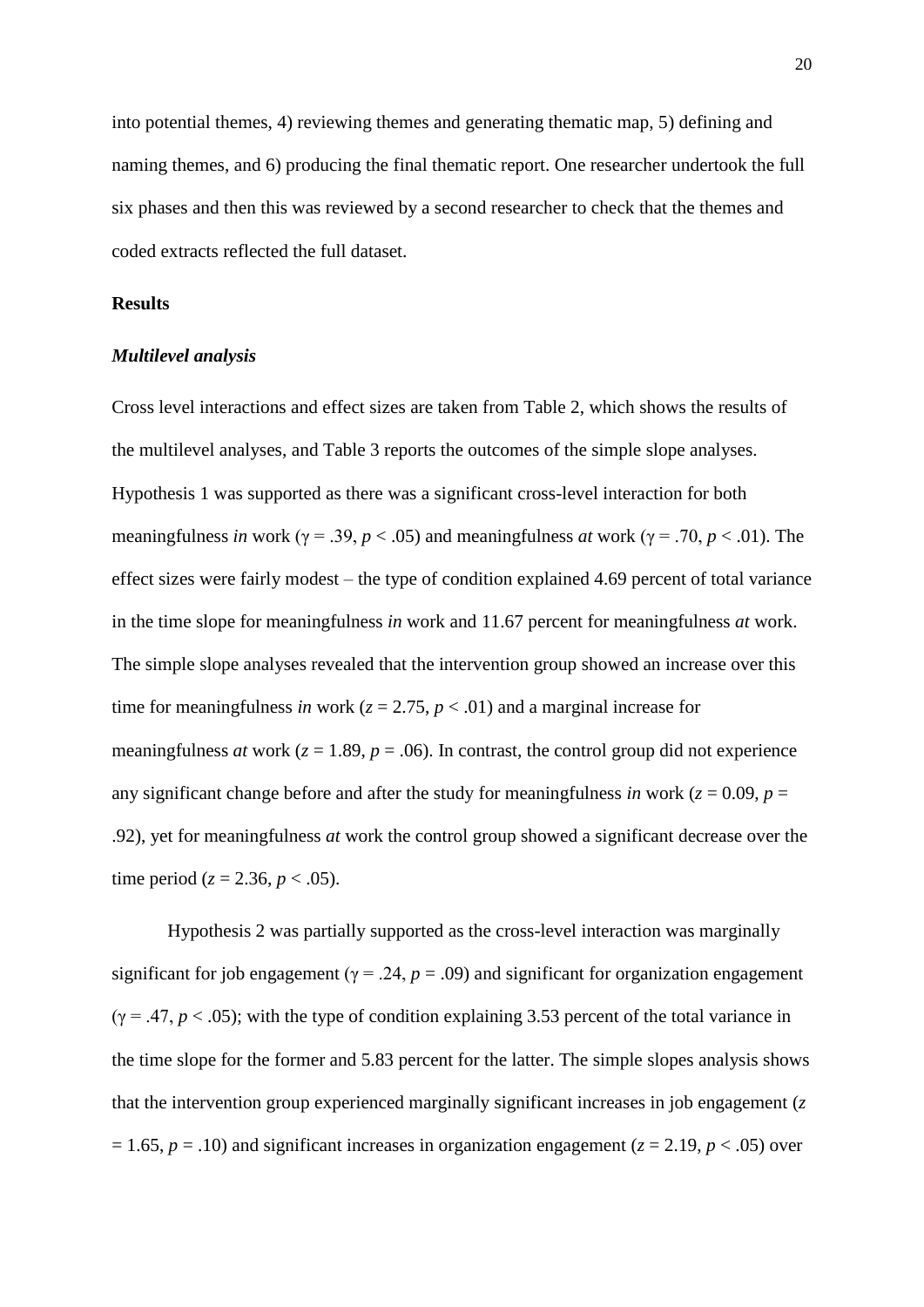the time period, whereas the control group did not for job engagement ( $z = 0.89$ ,  $p = .38$ ) nor for organization engagement ( $z = 0.64$ ,  $p = .52$ ).

Lastly, Hypothesis 3 was supported as the cross-level interaction was significant for personal initiative ( $\gamma$  = .47,  $p$  < .01); whereby 12.72 percent of the total variance in the time slope was explained by the type of condition. As indicated by the simple slopes analysis, the intervention group showed a significant increase in personal initiative over the time period (*z*  $= 2.56$ ,  $p = .01$ ) whereas the control group exhibited a marginal decrease over the time period  $(z = 1.66, p = .10).$ 

Post-hoc tests were also undertaken to examine whether core self-evaluations may be a potentially influential individual difference that moderates the impact of the intervention. Three-way interactions (time x condition x CSE) were not found to be significant across any of the dependent variables: meaningfulness *in* work (γ = -.35, *p* = .08), meaningfulness *at*  work ( $\gamma$  = -.38, *p* = .11), job engagement ( $\gamma$  = -.18, *p* = .23), organization engagement ( $\gamma$  = -.34,  $p = .16$ ), and personal initiative ( $\gamma = .08$ ,  $p = .65$ ).

----------------------------------

Insert Table 2 and Table 3 about here

-----------------------------------

# *Qualitative analysis*

From the thematic analysis, the following issues were revealed: three emerged at the micro level – i.e. individual differences and psychological issues; four emerged at the meso-level – i.e. workgroup/departmental, organizational and managerial issues; and one emerged at the macro-level – i.e. occupational, sectoral, and national issues.

*Issues at the micro-level*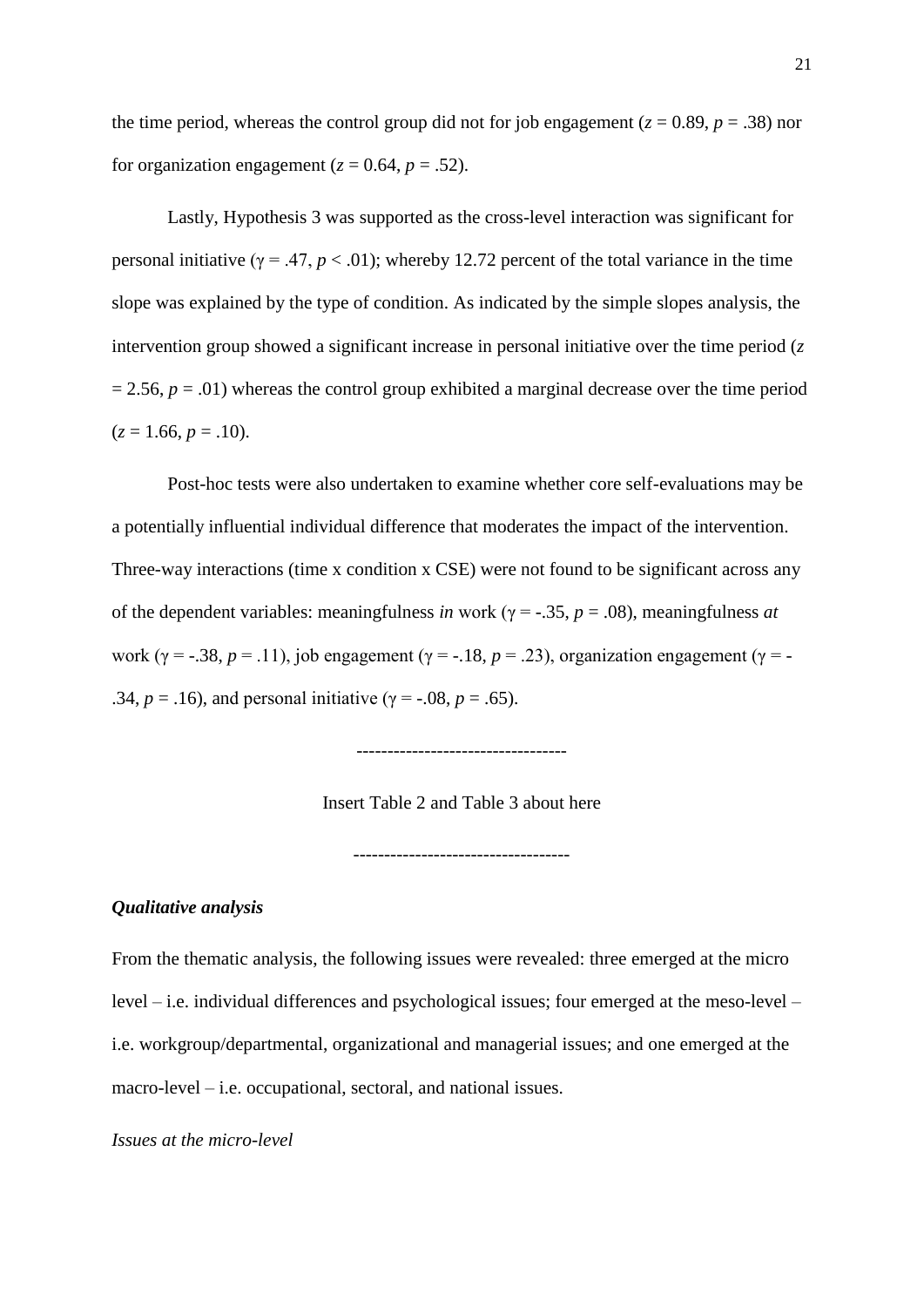*Gaining buy-in and overcoming initial scepticism:* Some acknowledged that they were somewhat sceptical when they signed up to participate. This was also observed by the researchers; some participants were slightly cynical at the start of the study, for example one joked 'I thought you were here to *tell* us how to get more meaning from our work'. But as they engaged in the discussion and activities, most started to think more deeply and be more open to the idea of reflecting on what made their work more meaningful. Some participants expressed, within the focus group discussion, that some members of their team may have needed some more convincing if they were to participate: 'Some just won't engage and will just moan and complain'. These more cynical members were categorized as those who had been in the organization for a long time and who generally resisted or at least did not like changes to their work practices. Another aspect was the voluntary nature of the intervention; had it been imposed or mandated by management then some participants may not have engaged with the activities: 'If it had been imposed by my manager or from HR I would have just said No and would not have had anything to do with it'.

*Building the initial self-efficacy and abilities needed.* A couple summed up what was particularly challenging about the intervention: 'you don't usually give yourself time to reflect… in daily life you don't tend to focus on that (i.e. meaningfulness)' and 'it's a different way of thinking which I struggled with to start with'. Many found the activities during the first couple of weeks difficult, and this was, in part, due to them finding the term meaningfulness 'difficult to define'. However, they also highlighted that related concepts that were more commonly understood such as 'well-being', 'motivation', or 'satisfaction' were too generic and did not really fit. Therefore, they would have benefited from some more guidance on how to reflect upon what was meaningful, and how to best set goals which were meaningful. Some described how they 'got into' the activities after a couple of weeks by connecting them much more with their day-to-day work objectives, activities and schedules.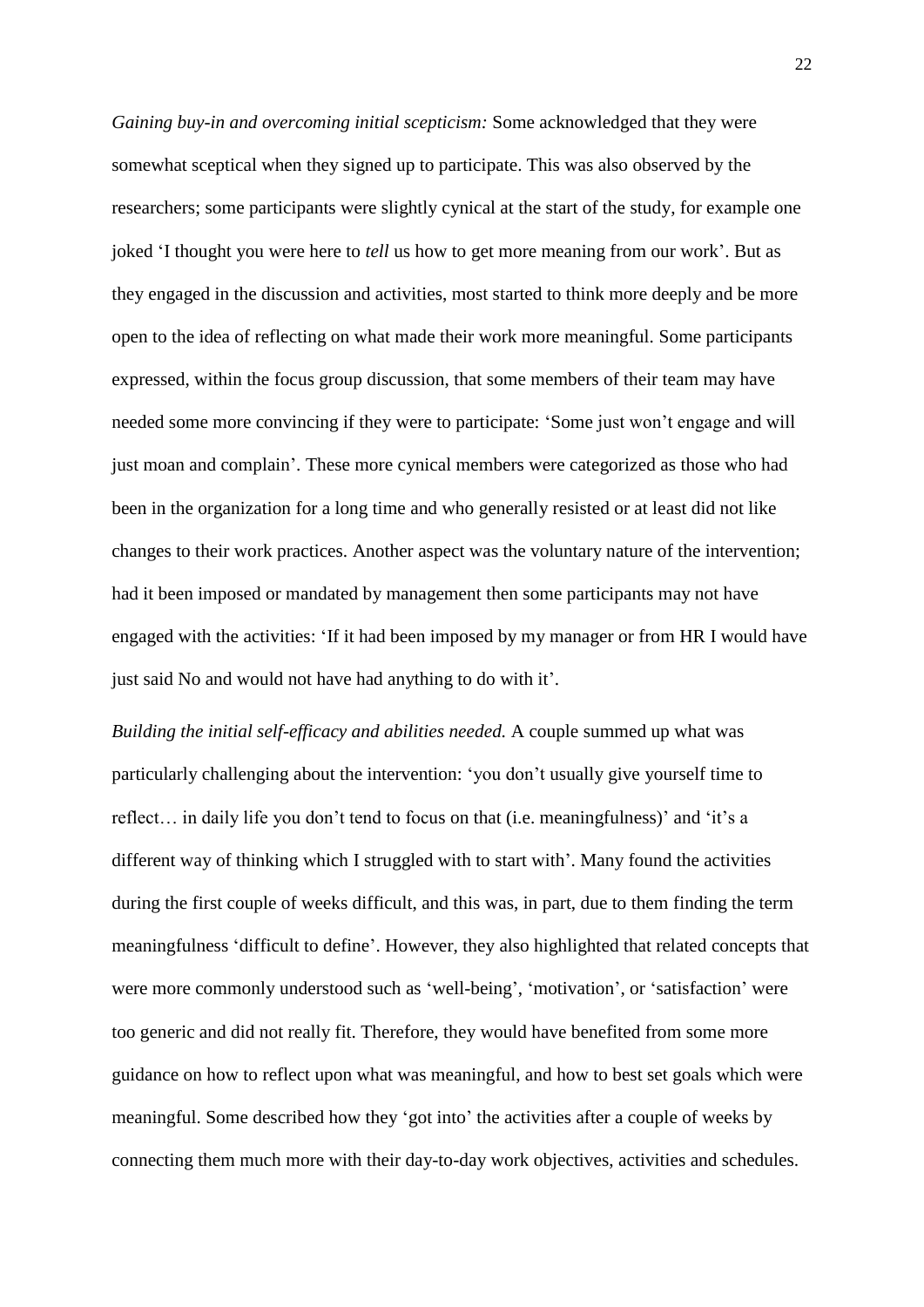*Sustaining motivation in meaningfulness activities.* It was acknowledged by most that a lot of effort was needed to complete the activities each week in part because the activities required a different way of thinking and reflecting than they were used to. Many highlighted that weekly activities may not be the most useful and proposed that longer periods, such as a month, between goals might have enabled richer objectives to have been identified which had more intrinsic meaning. Therefore, there is a need to consider how best to sustain motivation in 'meaningfulness' activities over a period of time. For some, focusing on their internal satisfaction and motive to 'do things that are positive to me' was helpful, whereas others focused on more tangible project/work tasks and outcomes as they help 'check, reflect, and change course if necessary'. Some also suggested that regular structured meetings with informal 'buddies' would be useful in sustaining motivation and ensuring that ideas and goals for creating meaningful impact could be strengthened.

# *Issues at the meso-level*

*Team climate and intergroup relations.* It was acknowledged that facilitating meaningfulness could also be focused on within the workgroup: 'you could work on getting the team to develop meaning within the team – goals and a shared mentality of what matters'. This collaborative process of defining and co-creating 'what matters' as a group, and supporting one another's positive contributions would, the participants suggested, lead to the snowballing and 'cultural shift' towards team-based meaningfulness, which some argued would be more impactful as benefits would more likely be 'reflected in (organizationally desired) outputs'. However, some negative aspects were also outlined. Frictions and differences in status/influence between workgroups could lead to value judgements being made, and as such this would need to be addressed within an intervention: 'There can be a perception by certain groups that what we do over here is less meaningful…because what they're doing is the important work'. Moreover, one participant also discussed how negative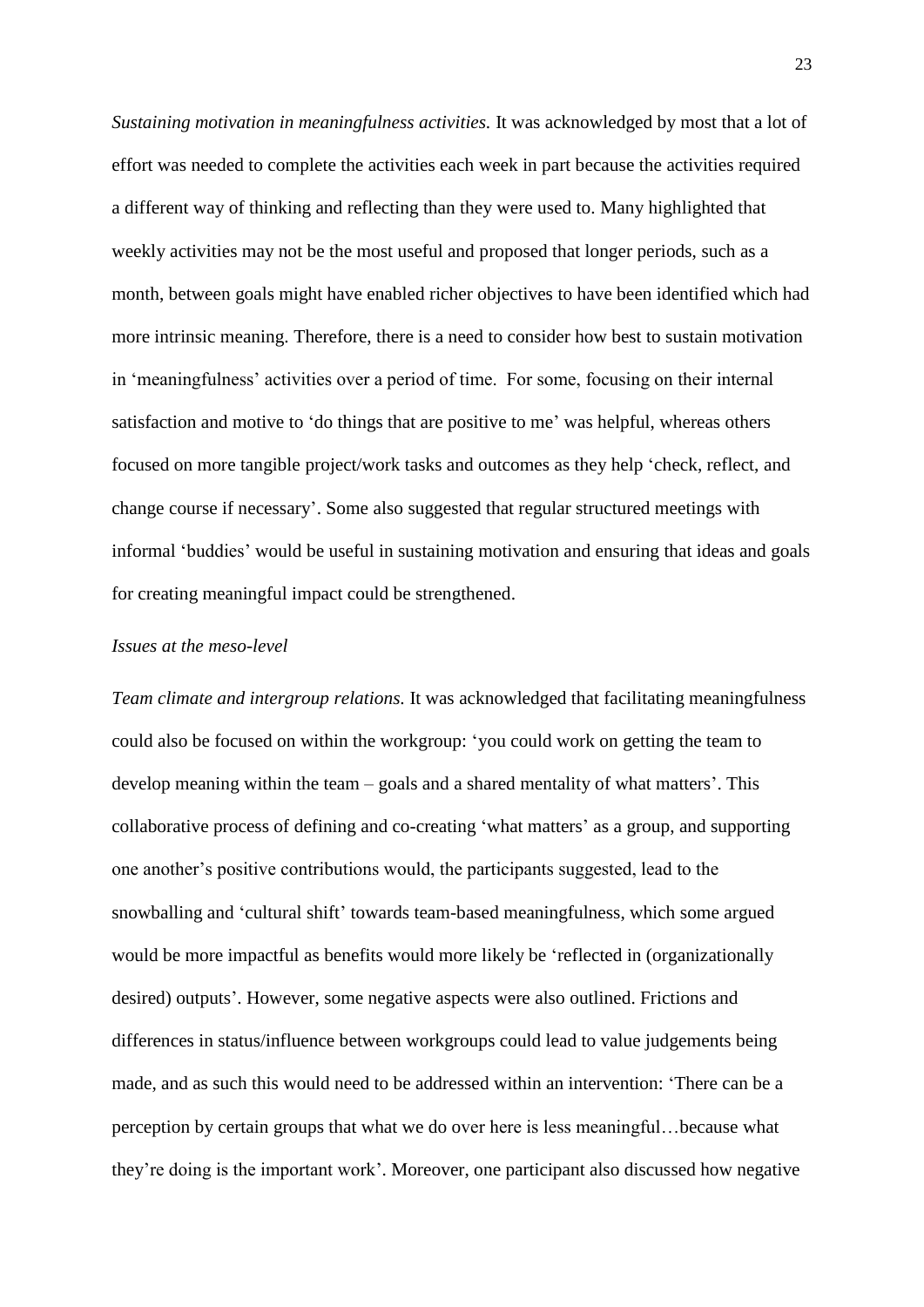climates and dynamics within their own department was an issue for their overall experience of meaningfulness: 'our team are constantly shouting at each other…it's a really unpleasant environment'. However, this participant, through engaging with the weekly meaningfulness activities, felt empowered to challenge this negative climate to facilitate their own sense of meaningfulness and to improve the social environment: 'This meaningfulness thing is very interesting because it's about trying to figure out what remedial action I can put in place'.

*The role of managers in facilitating meaningfulness.* One particular role for the line manager discussed by participants was to provide their direct reports with the time, space, and resources necessary to reflect upon meaningfulness; and to utilize one-to-one discussions in a way that focuses not just on performance but also on aspects of meaningfulness and wellbeing: 'if the person raised a concern, or an issue pertaining to the team arose clearly from the meetings, that issue could be seen as a priority for staff morale, or a way to bring in improvements and changes that everyone had the opportunity to contribute to'. Another aspect discussed was the need to get managers across departments together to discuss what is meaningful to the organization and how they best articulate and facilitate that understanding within their teams: 'you want the managers to get together and take a step back and think about what do we actually do as a group, department and organization'.

*Utilizing social influence and change agents to facilitate buy-in and involvement.* Participants did not wish for such an initiative to be forced onto their colleagues and, despite identifying the benefits of participating, some were hesitant in feeling able to clearly articulate these to encourage others' buy-in. There was recognition that good 'spin' in the organisation to encourage people to be meaningful would be useful and it was widely agreed that a 'soft' managerial approach would work best. This could be maximized through what one participant coined as 'quiet evangelizing', i.e. getting those who have social influence within workgroups to 'sell' and generate enthusiasm to their colleagues and managers: 'it's like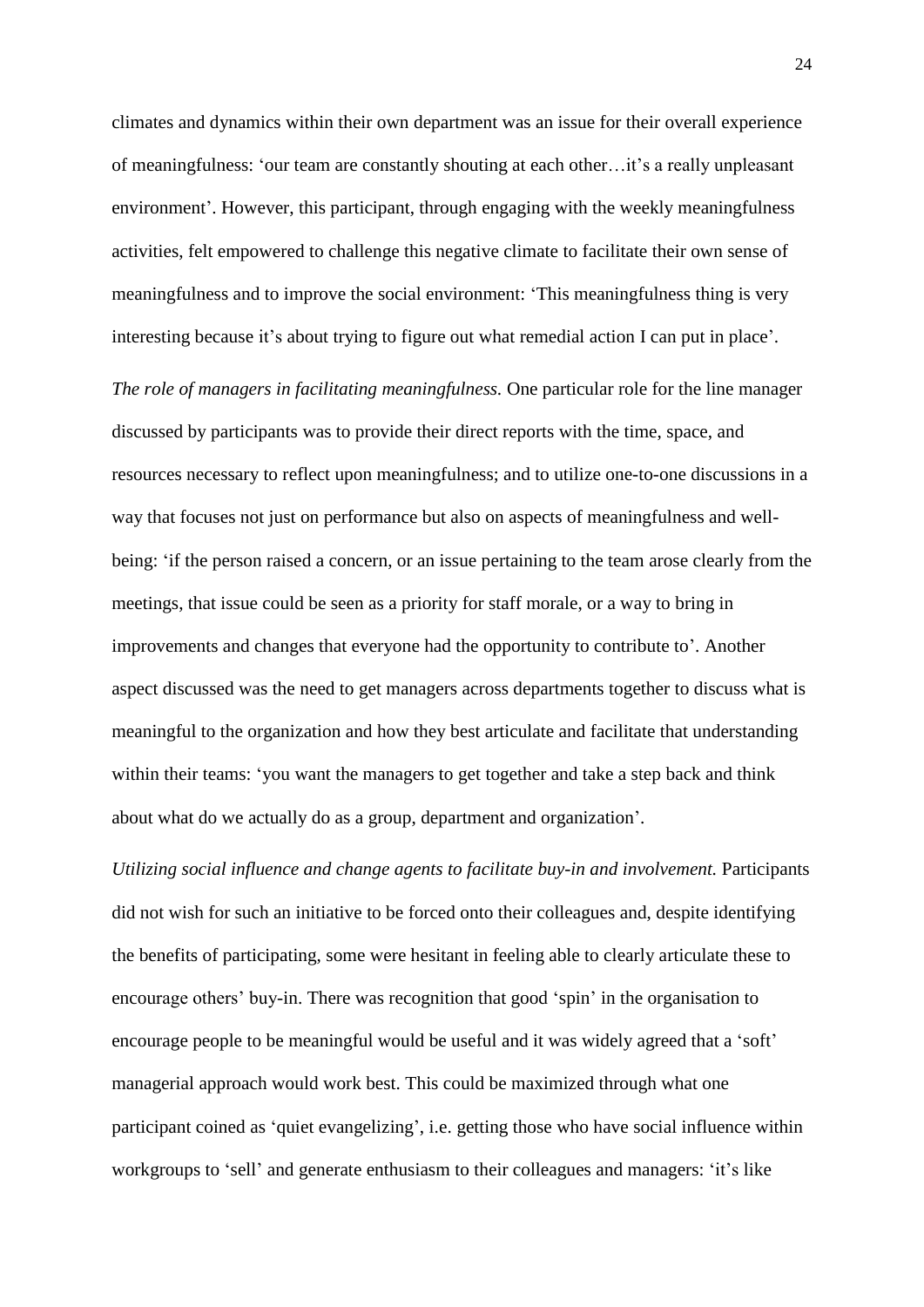converting to a religion in a way…it (meaningfulness) needs to be sold in the right way'. Another avenue discussed was focusing the intervention first on those who are at junior to middle grades within the organization who are on promotional pathways might be useful: 'they're energized and very driven… then almost like osmosis you can build it up from there (because) as they go up the ranks in the business they can then use their power and influence'. A few others discussed the importance of a top-down approach where senior managers take the lead on initiating 'meaningful change': 'without those in charge leading the way there is no way for the rest of us to make changes to the way we work'.

*Harnessing existing HRM strategies, systems, and processes.* Embedding meaningfulness interventions within existing operational HRM practices was highlighted, by most, as important: 'It's about getting it built into the culture and processes in a subtle way'. For example, some discussed how developing existing performance reviews, personal/career development programmes, and internal social events in ways that incorporate meaningfulness activities could be useful: 'It's about putting it within the context'. In particular, the meaningfulness activities had made many participants think about their careers and so aligning developmental as well as performance strategies might be useful. However, some participants, across all the organizations, were critical of established HRM interventions and a concern was raised about explicitly branding anything as a meaningfulness initiative: 'the danger is…it could just fade out. So, it's finding a way to sneak it in and it not become a tick in the box'. To mitigate against this, a few highlighted the importance of goal setting that ensures individuals and managers are all responsible; were meaningfulness to be adopted as a strategic HRM principle then responsibility for this approach may be more readily distributed. Although the HRM functions within the participating organizations seemed interested in doing more on meaningfulness, they were not particularly willing, in reality, to do more than changing some minor elements of existing HRM practices and tools after the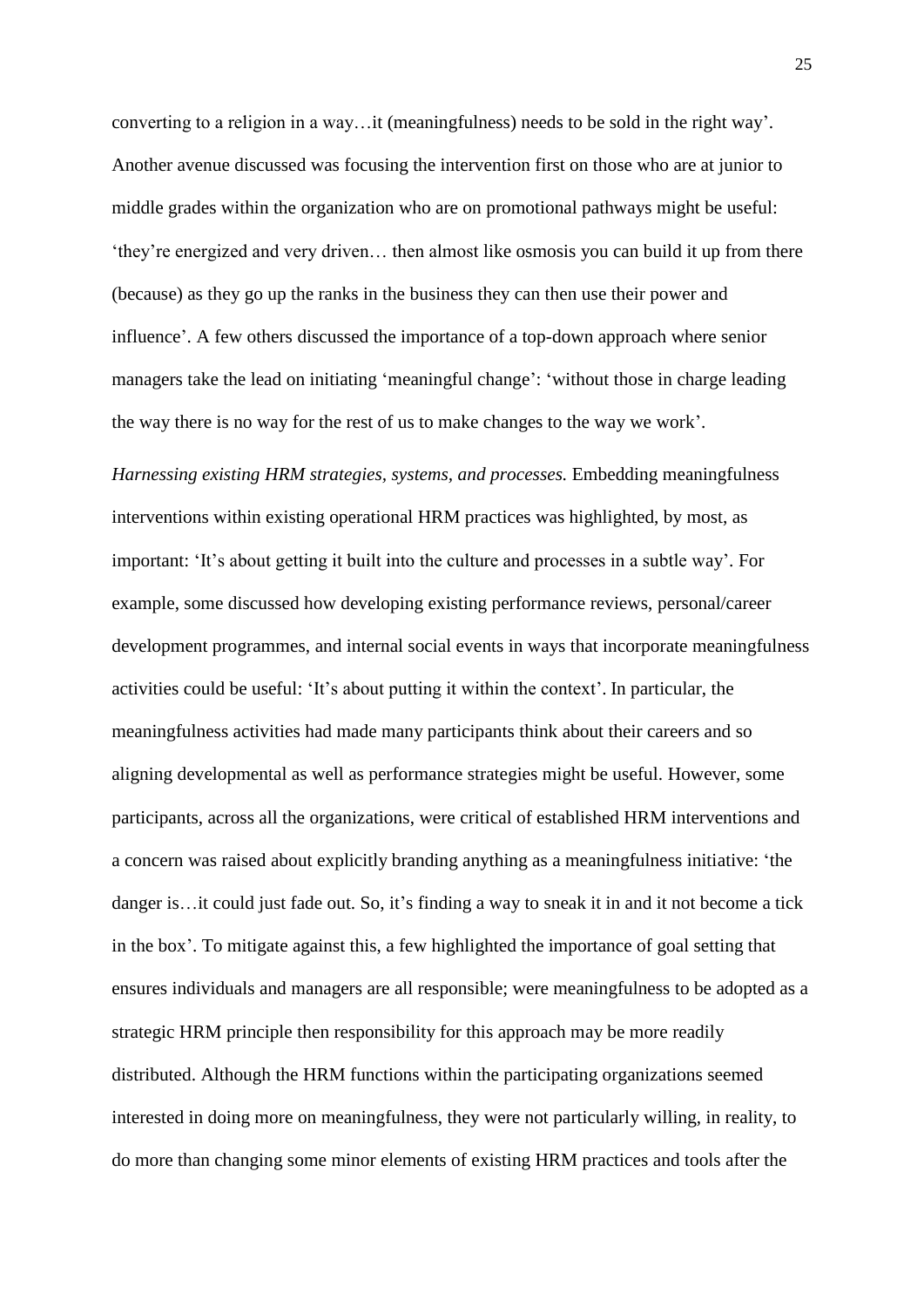study was completed, such as adapting engagement surveys, and some core questions within appraisal/development conversation frameworks. Therefore, we are cognizant not to argue that adoption of meaningfulness practices within every HRM function would be feasible.

#### *Issues at the macro-level*

*The wider socio-political and economic environment.* During the main intervention period within Engineering Co (between April and June 2016) the EU Referendum took place in the UK. The weeks leading up to, and after, the Brexit result had significantly negatively impacted a number of participants' ability to experience meaningfulness in their work during this time: 'last week it was incredibly difficult because of the Referendum result and so everything just seemed meaningless anyway… I wasn't my usual working self'. Given that Engineering Co is a multinational company with its UK branch heavily involved with European counterparts, the Brexit vote impacted on how some employees felt about their potential futures: 'It's a quite distracting situation. Especially when it is felt that the result will have a considerable upset for the company'. An aspect which may have had some influence on the meaningfulness intervention for Gov Co participants was the prevalent ideology within Central Government 'to do more with less'. This was a core concern expressed by a few participants in Gov Co as this created pressure to react quickly to urgent priorities, which placed limits on reflecting and acting upon meaningfulness. Participants from Financial Co expressed that national financial regulation processes did place some boundaries on the extent to which they could organize and craft their jobs in ways that would enable greater meaningfulness, for example in determining quality assurance processes.

# **Discussion**

Through utilizing a field intervention research design, this study sought to better understand how meaningfulness can be facilitated within the workplace through two core objectives. The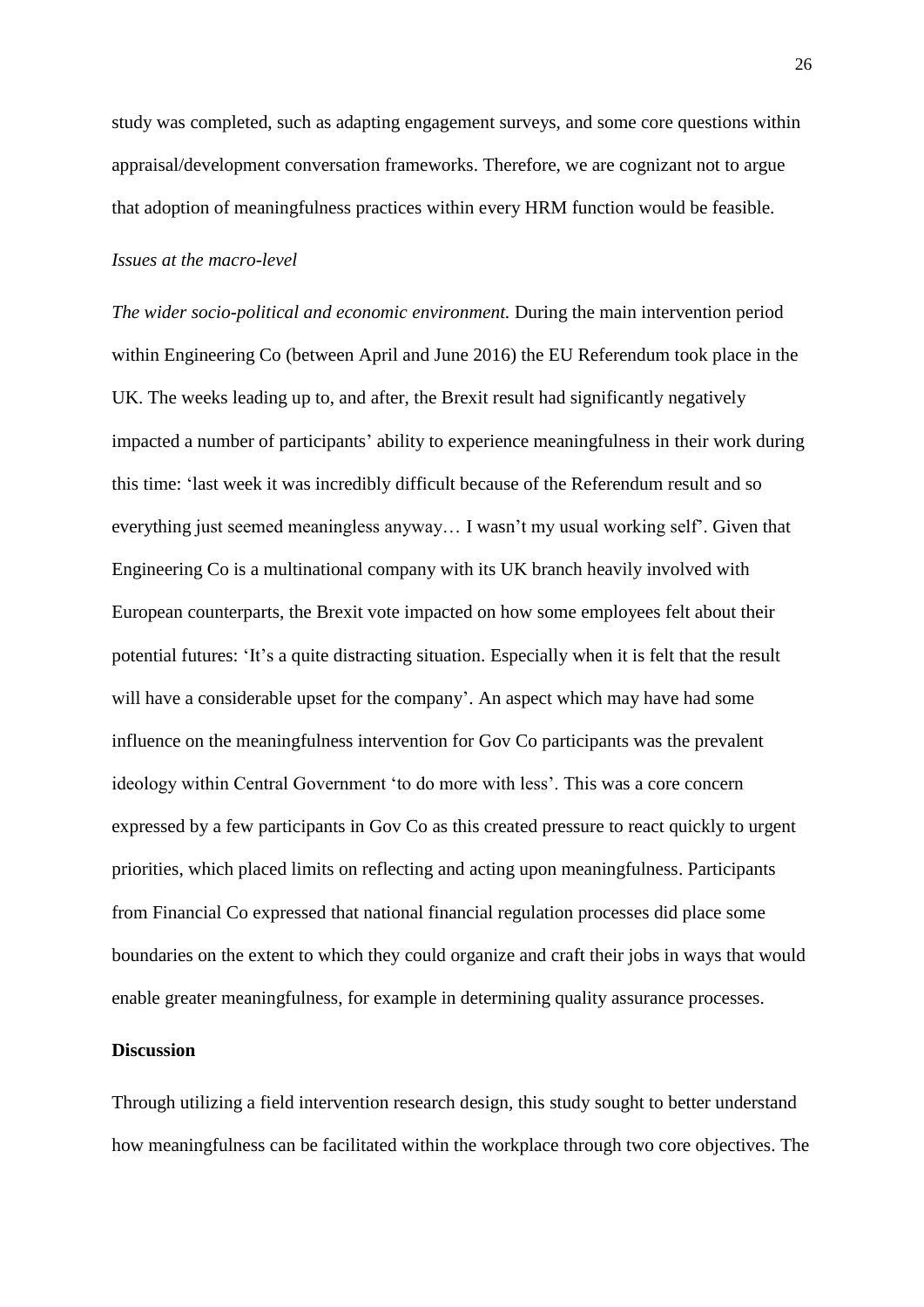first focused on examining the psychological effects of the meaningfulness intervention whereby multilevel analyses found that the meaningfulness intervention, relative to the waitlist control group, significantly increased levels of meaningfulness, employee engagement, and personal initiative. The second objective aimed to identify key contextual issues surrounding the meaningfulness intervention, and through thematic analysis of qualitative data from the intervention participants found eight key issues spanning micro, meso, and macro levels. Taken together, the study shows the potential of meaningfulness interventions for enhancing employee engagement and associated behavioral outcomes within the HRM field, yet also highlights that implementing such interventions is not straightforward.

### *Theoretical implications*

Overall, the study indicates that meaningfulness interventions may 'broaden' the perceived opportunities that enable engagement to occur and trigger volitional motivational processes that promote the capabilities and capacity for enacting personal initiative (Barrick et al., 2013; Fletcher et al., 2018; Soane et al., 2013). Moreover, we further advance a multidimensional conceptual view of meaningfulness that encompasses meaningfulness *in* work as well as meaningfulness *at* work (Pratt & Ashforth, 2003; Saks, 2011). However, the effects of the meaningfulness intervention must be considered alongside contextual factors that shape the ways in which the above effects can be realized (Nielsen & Abilgaard, 2013). We therefore focus the rest of the discussion on two 'process' elements that should be considered within theoretical models of meaningfulness.

First, the effects of a meaningfulness intervention may not involve a universally positive affective process that is specific to the work context, and instead may involve other, more temporally and socially situated, processes. In particular, meaningfulness activities can be challenging and emotionally demanding, whereby reflective, social, and goal setting processes help those activities become intrinsically interesting and psychologically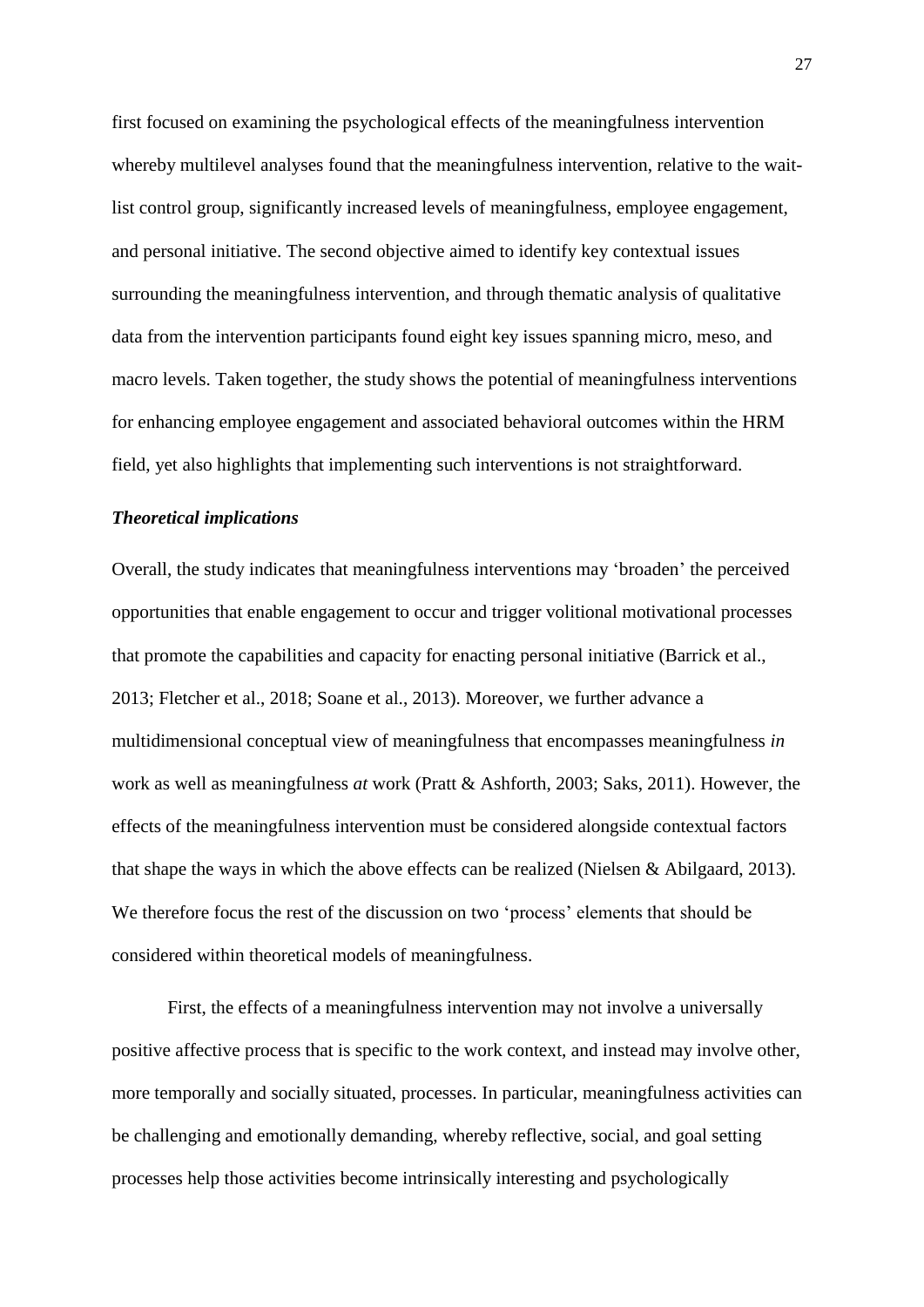rewarding. Moreover, broader socio-political and economic events may also influence these processes and indicates that meaningfulness within the context of work is interconnected with one's wider sense of self, life purpose, and social identity. This links with Bailey and Madden's (2017) findings that meaningfulness tends to arise in challenging circumstances where there is a need to overcome complex problems, and with other organizational intervention research that points to the issue that many employees may not be 'ready' for the intervention (Nielsen et al., 2010). Therefore, theories that are applied to understanding the effects of meaningfulness should consider the importance of social/symbolic relevancy and temporality, particularly the way in which meaningfulness 'emerges from an appreciative or reflective act in which the significance of the moment is perceived within a wider timescape' (Bailey & Madden, 2017, p.13).

Second, a core concern reflected in our study relates to the 'management' of meaningfulness and how meaningfulness interventions would need to be undertaken with authenticity and integrity (Bailey et al., 2017; Lips-Wiersma & Morris, 2009), such that it aligns with a 'softer' approach to HRM and employee engagement (Jenkins & Delbridge, 2013). However, as findings suggest, facilitating meaningfulness in the most authentic way may be difficult for HR managers to achieve. This corresponds with prior research on employee engagement by Arrowsmith and Parker (2013, p.2707) that indicates that "HR requires high-level competencies if it is to design, sell and implement significant change proposals relating to [employee engagement]". This raises the tension between management and employee interests and so it would therefore be useful to consider the neopluralism of employment relations (Arrowsmith & Parker, 2013) and the role of managers in actively shaping the design and implementation of organizational interventions (Nielsen, 2013). For example, future research could examine how HR as well as line managers can resolve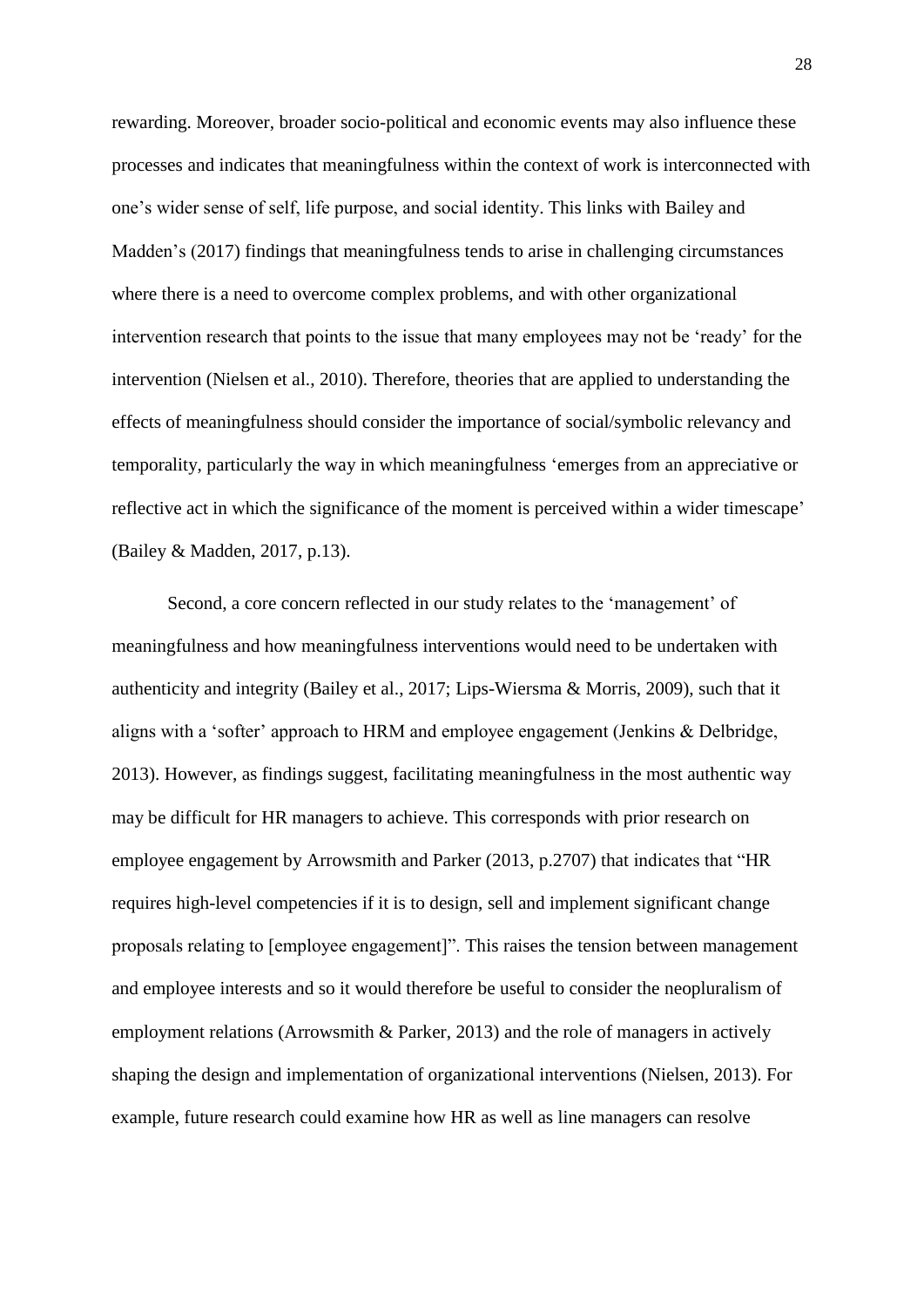conflicts to align employees with what is meaningful to the organization with the need to appreciate and encourage each individual's own sense of what is meaningful to them.

#### *Practical implications*

This study suggests that meaningfulness interventions could be adapted to fit within a broader developmental approach such that it could form an essential part of management development and employee-manager conversations around learning and career development. For example, meaningfulness could be utilized to discuss how performance could further be rewarded through goals, at the micro- and meso-levels, that create meaningful impact. Therefore, it could enable practitioners to think more creatively about their engagement strategies in a way that provides employees with greater voice and involvement. However, the study also underscores the difficulties with who owns and manages the interventions as well as how meaningfulness, as a concept, is communicated in ways that align with the existing organization's culture and which would not appear mandated or forced upon people to 'fit in'. Lastly, the findings highlight the role of managers in building meaningfulness and encouraging proactive, meaningful change within the organization, whilst also being cognizant of the different identities and tensions that exist.

## *Limitations and suggestions for future research*

Although the study adopted a field intervention research design, there are a few limitations that should be considered. First, a relatively short timeframe was used for the intervention and the follow-up measures. Therefore, future intervention studies should consider how best to maximize the resources available, particularly to strengthen the longitudinal component of the study. Second, the voluntary nature of the recruitment strategy means there may have been sampling selection biases even though there was some level of random allocation of condition. Moreover, although the extent of missing data for T2 outcomes was not an issue, it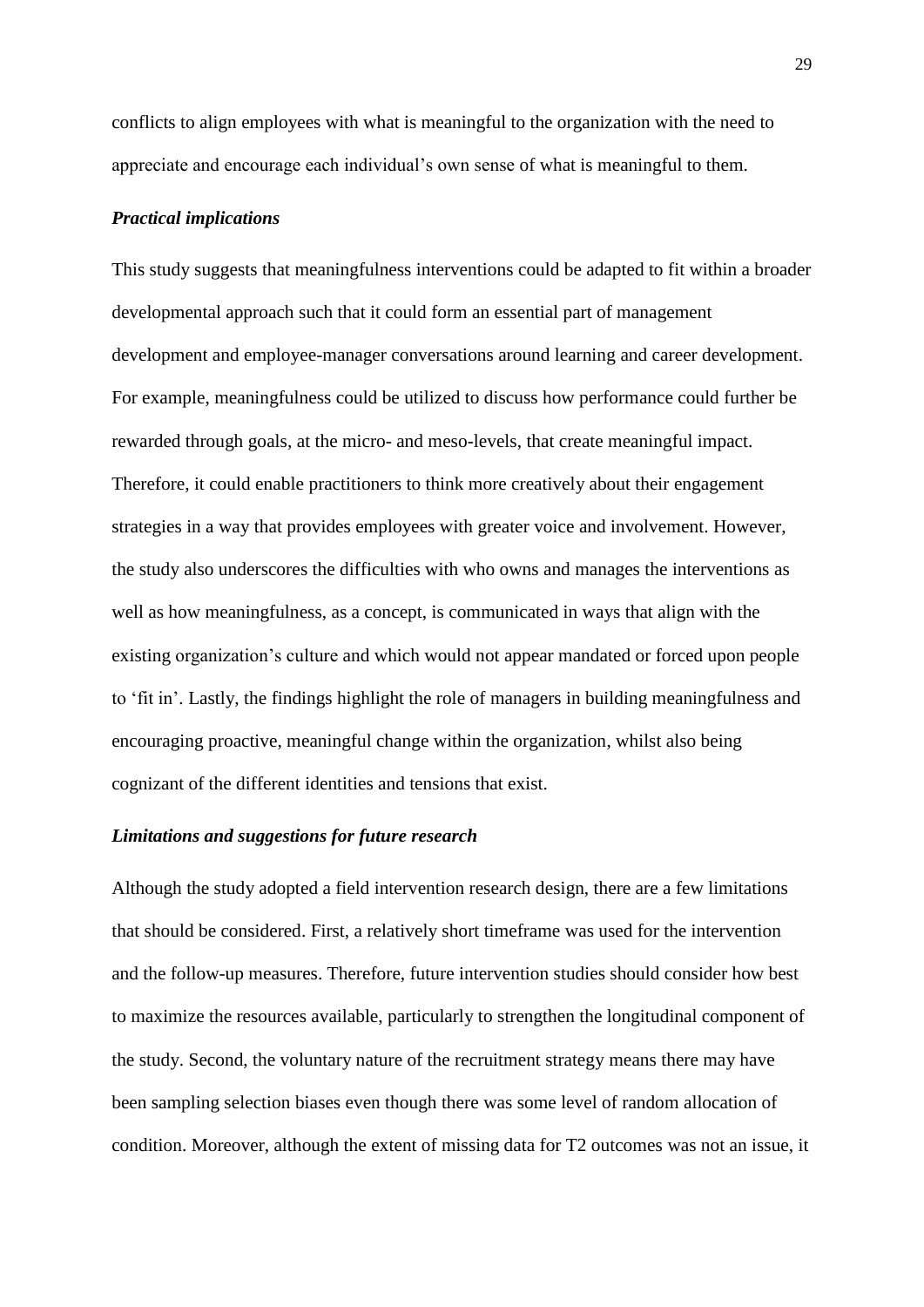was higher than expected for the T3 outcome of personal initiative. Future research should consider how best to recruit and retain a wider range of participants given the pragmatic reality of conducting field experiments. Lastly, the interventions were conducted within three UK organizations with small samples, albeit from different sectors and locations. Additional research should be conducted with larger samples across a wider range of settings and should also examine how interventions need to be adapted across different cultural contexts. Relatedly, consideration on how best to adapt the intervention as well as terminology used across differing educational backgrounds and employee groups would be useful as focusing on more abstract concepts may not suit everyone. Therefore, contextualizing interventions to everyday language within the organization would be important as well as adapting more towards 'classic' antecedents of meaningfulness, such as increasing variety and control, in contexts where work design interventions would be appropriate and likely to be effective.

# **Conclusion**

The current study extends the practical application of meaningful work research by adopting a field intervention research design and reveals how a meaningfulness initiative could be utilized by HRM practitioners as a specific form of engagement intervention. Moreover, understanding participants' accounts provided insight into how meaningfulness interventions could be developed and adapted to fit better within the organizational context. Overall, the concept of meaningfulness provides promising potential for future collaboration between HRM scholars and practitioners that may help develop more employee-centric approaches to engaging employees.

# **References**

Abildgaard, J. S., Saksvik, P. Ø., & Nielsen, K. (2016). How to measure the intervention process? An assessment of qualitative and quantitative approaches to data collection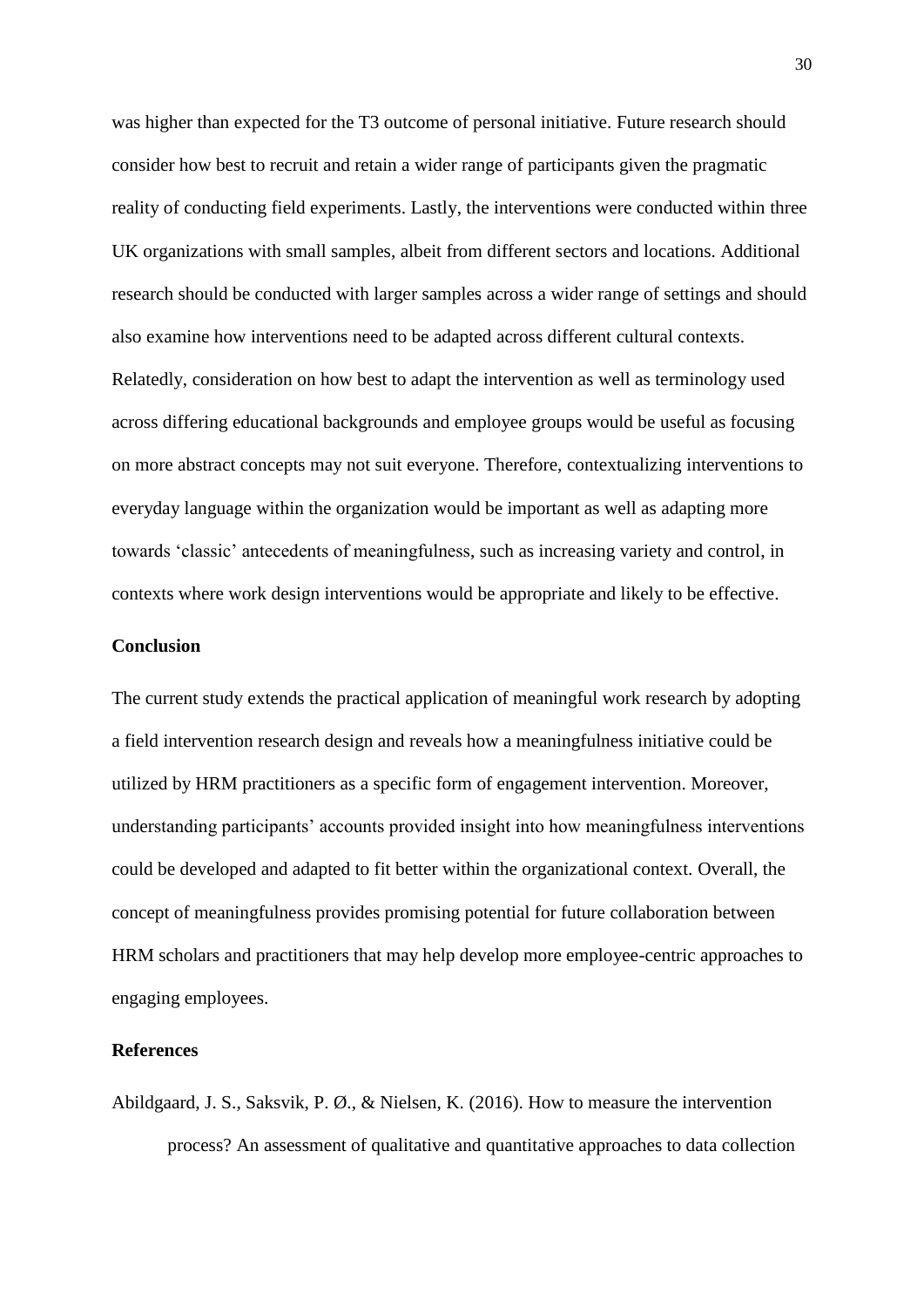in the process evaluation of organizational interventions. *Frontiers in Psychology*, *7*, 1380.

- Allan, B. A., Duffy, R. D., & Collisson, B. (2018). Helping others increases meaningful work: Evidence from three experiments. *Journal of Counseling Psychology*, *65*(2), 155-165.
- Arrowsmith, J., & Parker, J. (2013). The meaning of 'employee engagement' for the values and roles of the HRM function. *The International Journal of Human Resource Management*, *24*(14), 2692-2712.
- Bailey, C., & Madden, A. (2017). Time reclaimed: temporality and the experience of meaningful work. *Work, Employment & Society*, *31*(1), 3-18.
- Bailey, C., Madden, A., Alfes, K., Shantz, A., & Soane, E. (2017). The mismanaged soul: Existential labor and the erosion of meaningful work. *Human Resource Management Review*, *27*(3), 416-430.
- Bailey, C., Yeoman, R., Madden, A., Thompson, M., & Kerridge, G. (2018). A review of the empirical literature on meaningful work: Progress and research agenda. *Human Resource Development Review*, online first publication. doi: 10.1177/1534484318804653
- Barrick, M. R., Mount, M. K., & Li, N. (2013). The theory of purposeful work behavior: The role of personality, higher-order goals, and job characteristics. *Academy of Management Review*, *38*(1), 132-153.
- Braun, V., & Clarke, V. (2006). Using thematic analysis in psychology. *Qualitative Research in Psychology*, *3*(2), 77-101.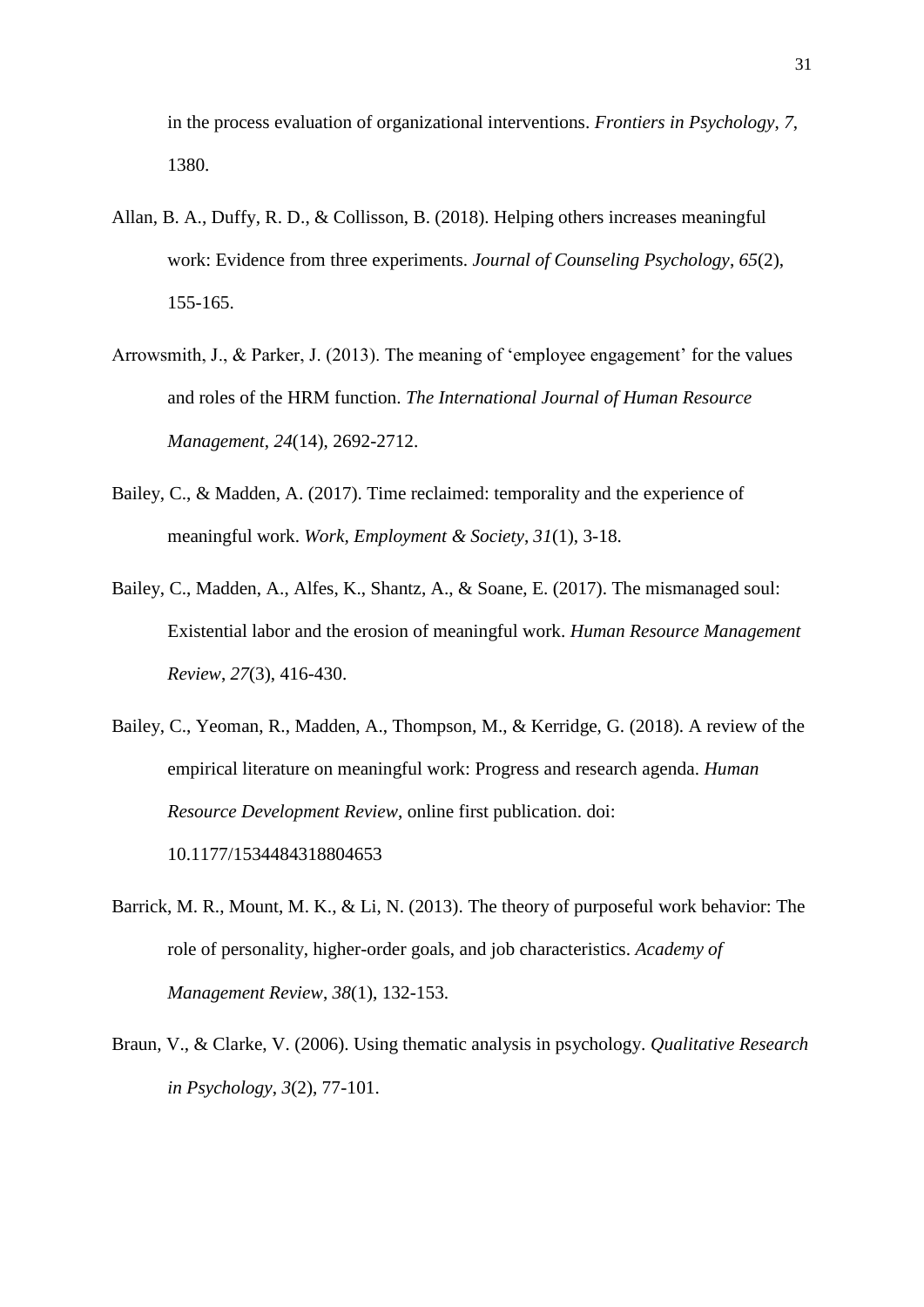- Chalofsky, N., & Krishna, V. (2009). Meaningfulness, commitment, and engagement: The intersection of a deeper level of intrinsic motivation. *Advances in Developing Human Resources*, *11*(2), 189-203.
- Chang, C. H., Ferris, D. L., Johnson, R. E., Rosen, C. C., & Tan, J. A. (2012). Core selfevaluations: A review and evaluation of the literature*. Journal of Management*, *38*(1), 81-128.
- Cohen-Meitar, R., Carmeli, A., & Waldman, D. A. (2009). Linking meaningfulness in the workplace to employee creativity: The intervening role of organizational identification and positive psychological experiences. *Creativity Research Journal*, *21*(4), 361-375.
- Costantini, A., De Paola, F., Ceschi, A., Sartori, R., Meneghini, A. M., & Di Fabio, A. (2017). Work engagement and psychological capital in the Italian public administration: A new resource-based intervention programme. *SA Journal of Industrial Psychology*, *43*(1), 1-11.
- Dempsey, S. E., & Sanders, M. L. (2010). Meaningful work? Nonprofit marketization and work/life imbalance in popular autobiographies of social entrepreneurship. *Organization*, *17*(4), 437-459.
- Fletcher, L. (2016). How can personal development lead to increased engagement? The roles of meaningfulness and perceived line manager relations. The *International Journal of Human Resource Management*. Online first. doi: 10.1080/09585192.2016.1184177
- Fletcher, L., Bailey, C., & Gilman, M. (2018). Fluctuating levels of personal role engagement within the working day: A multilevel study. *Human Resource Management Journal*, *28*(1), 128-147.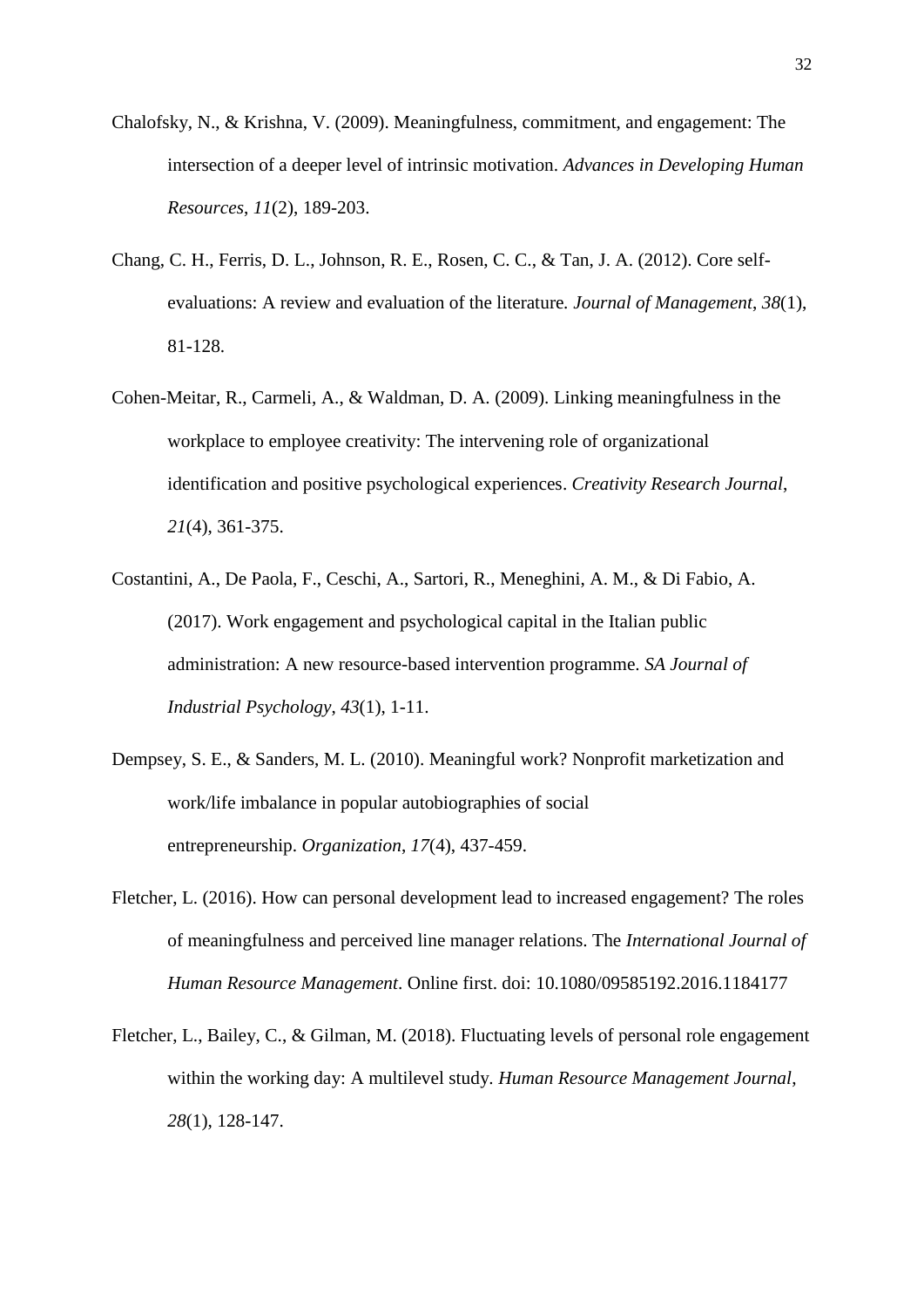- Frese, M., Fay, D., Hilburger, T., Leng, K., & Tag, A. (1997). The concept of personal initiative: Operationalization, reliability and validity in two German samples*. Journal of Occupational and Organizational Psychology*, *70*(2), 139-161.
- Glazer, S., Kozusznik, M.W., Meyers, J.H., & Ganai, O. (2014). Meaningfulness as a resource to mitigate work stress. In S. Leka, & R.R. Sinclair (Eds.), *Contemporary Occupational Health Psychology: Global Perspectives on Research and Practice*, Volume 3 (pp.114-130). Chichester, UK: John Wiley & Sons.
- Hackman, R., & Oldham, G. R. (1976). Motivation through the design of work: Test of a theory. *Organizational Behavior and Human Experience*, *16*(2), 250-279.
- Hakanen, J. J., Perhoniemi, R., & Toppinen-Tanner, S. (2008). Positive gain spirals at work: From job resources to work engagement, personal initiative and work-unit innovativeness. *Journal of Vocational Behavior*, *73*(1), 78-91.
- Hobfoll, S. E. (2011). Conservation of resource caravans and engaged settings. *Journal of Occupational and Organizational Psychology*, *84*(1), 116-122.
- Jenkins, S., & Delbridge, R. (2013). Context matters: examining "soft" and "hard" approaches to employee engagement in two workplaces. *The International Journal of Human Resource Management, 24*(14), 2670-2691.
- Johns, G. (2006). The essential impact of context on organizational behavior. *Academy of Management Review*, *31*(2), 386-408.
- Judge, T. A., Erez, A., Bono, J. E., & Thoresen, C. J. (2003). The core self‐evaluations scale: Development of a measure. *Personnel Psychology*, *56*(2), 303-331.
- Kahn, W. A. (1990). Psychological conditions of personal engagement and disengagement at work. *Academy of Management Journal*, *33*(4), 692–724.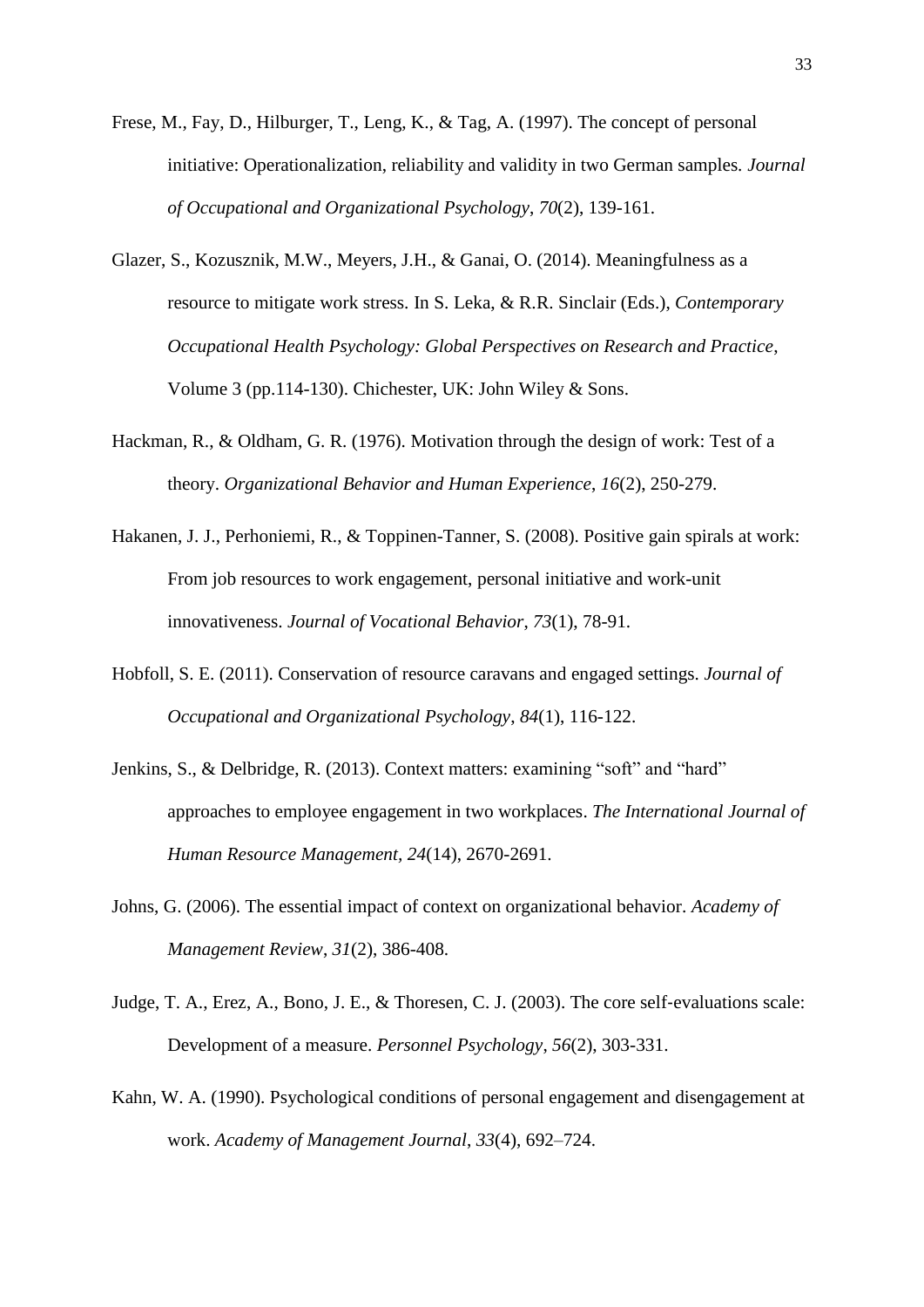- Kahn, W. A., & Heaphy, E. D. (2014). Relational contexts of personal engagement at work. In C. Truss, K. Alfes, R. Delbridge, A. Shantz, & E. C. Soane (Eds.), *Employee Engagement in Theory and Practice* (pp. 82–96). London: Routledge.
- Katz, D., & Kahn, R. L. (1978). *The Social Psychology of Organizations*. New York: Wiley.
- Lips-Wiersma, M., & Morris, L. (2009). Discriminating between 'meaningful work' and the 'management of meaning'. *Journal of Business Ethics*, *88*(3), 491-511.
- Lischetzke, T., Reis, D., & Arndt, C. (2015). Data‐analytic strategies for examining the effectiveness of daily interventions. *Journal of Occupational and Organizational Psychology*, *88*(3), 587-622.
- Lysova, E. I., Allan, B. A., Dik, B. J., Duffy, R. D., & Steger, M. F. (2018). Fostering meaningful work in organizations: A multi-level review and integration. *Journal of Vocational Behavior*. Online first publication. doi: 10.1016/j.jvb.2018.07.004
- May, D. R., Gilson, R. L., & Harter, L. M. (2004). The psychological conditions of meaningfulness, safety and availability and the engagement of the human spirit at work. *Journal of Occupational and Organizational Psychology*, *77*(1), 11–37.
- Nielsen, K. (2013). How can we make organizational interventions work? Employees and line managers as actively crafting interventions. *Human Relations*, *66*(8), 1029-1050.
- Nielsen, K., & Abildgaard, J. S. (2013). Organizational interventions: A research-based framework for the evaluation of both process and effects. *Work & Stress*, *27*(3), 278- 297.
- Nielsen, K., & Randall, R. (2013). Opening the black box: Presenting a model for evaluating organizational-level interventions*. European Journal of Work and Organizational Psychology*, *22*(5), 601-617.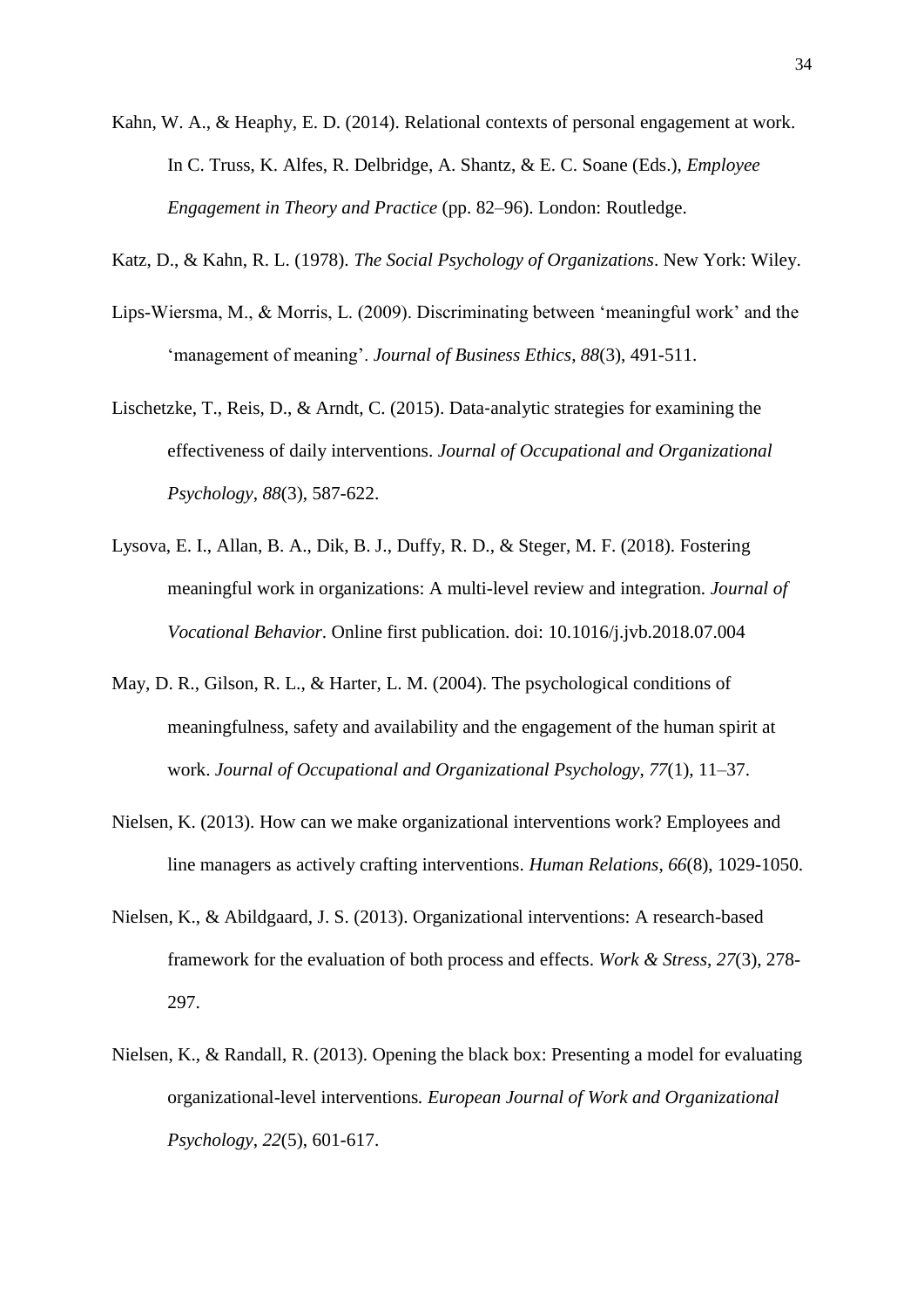- Nielsen, T., Taris, T.W., & Cox, T. (2010). The future of organizational interventions: Addressing the challenges of today's organizations. *Work & Stress*, *24*(3), 219-233.
- Pratt, M. G., & Ashforth, B. E. (2003). Fostering meaningfulness in working and at work. In K.S. Cameron, J.E. Dutton, & R.E. Quinn (Eds.), *Positive Organizational Scholarship: Foundations of a New Discipline* (pp. 309-327). San Francisco, CA: Berrett-Koehler Publishers.
- Preacher, K. J., Curran, P. J., & Bauer, D. J. (2006). Computational tools for probing interactions in multiple linear regression, multilevel modeling, and latent curve analysis. *Journal of Educational and Behavioral Statistics*, *31*(4), 437-448.
- Rashbash, J., Steele, F., Browne, W., & Goldstein, H. (2015). *A user's guide to MLwiN Version 2.32*. Bristol, UK: Centre for Multilevel Modelling, University of Bristol.
- Rosso, B. D., Dekas, K. H. and Wrzesniewski, A. (2010). On the meaning of work: A theoretical integration and review. *Research in Organizational Behavior*, *30*, 91-127.
- Saks, A.M. (2011). Workplace spirituality and employee engagement. *Journal of Management, Spirituality and Religion, 8*, 317-340.
- Shuck, B., & Rose, K. (2013). Reframing employee engagement within the context of meaning and purpose: Implications for HRD. *Advances in Developing Human Resources*, *15*(4), 341-355.
- Soane, E., Shantz, A., Alfes, K., Truss, C., Rees, C., & Gatenby, M. (2013). The association of meaningfulness, well-being, and engagement with absenteeism: A moderated mediation model. *Human Resource Management*, *52*(3), 441–456.
- Soane, E., Truss, C., Alfes, K., Shantz, A., Rees, C., & Gatenby, M. (2012). Development and application of a new measure of employee engagement: The ISA Engagement Scale. *Human Resource Development International*, *15*(5), 529-547.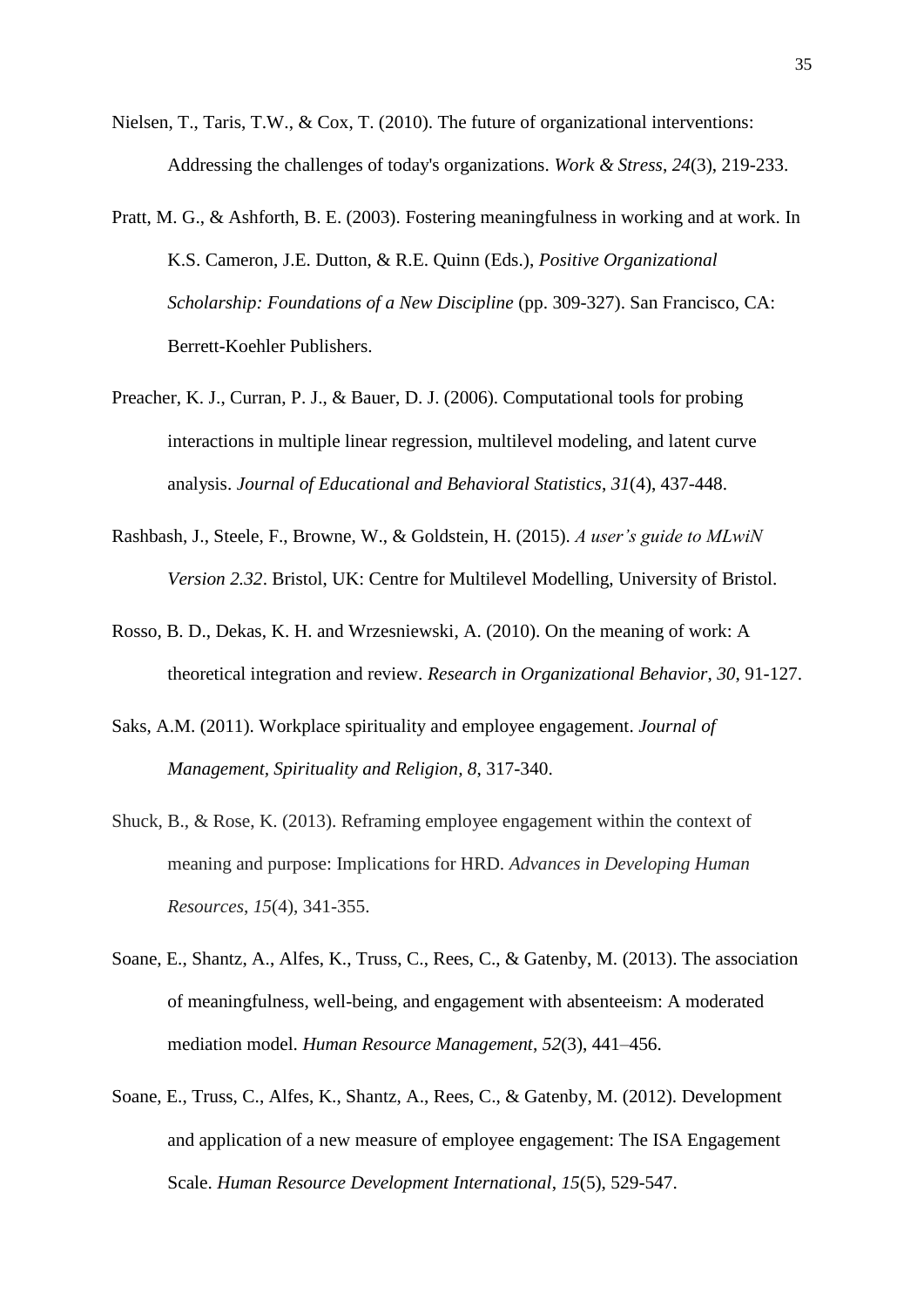- Tajfel, H., & Turner, J. C. (1979). An integrative theory of intergroup conflict. In W.G. Austin, & S. Worchel (Eds.), *The Social Psychology of Intergroup Relations* (pp.33- 47). Monterey, CA: Brooks-Cole.
- Thomas, K. W., & Velthouse, B. A. (1990). Cognitive elements of empowerment: An "interpretive" model of intrinsic task motivation. *Academy of Management Review*, *15*(4), 666-681.
- Thory, K. (2016). Developing meaningfulness at work through emotional intelligence training. *International Journal of Training and Development*, *20*(1), 58-77.
- Truss, C., Shantz, A., Soane, E., Alfes, K., & Delbridge, R. (2013). Employee engagement, organisational performance and individual well-being: exploring the evidence, developing the theory. *The International Journal of Human Resource Management*, *24*(14), 2657-2669.
- Vigoda-Gadot, E., Eldor, L., & Schohat, L. M. (2013). Engage them to public service: Conceptualization and empirical examination of employee engagement in public administration. *The American Review of Public Administration*, *43*(5), 518-538.
- Voegtlin, C., Boehm, S. A., & Bruch, H. (2015). How to empower employees: using training to enhance work units' collective empowerment. *International Journal of Manpower*, *36*(3), 354-373.
- Wood, S., & Ogbonnaya, C. (2016). High-involvement management, economic recession, well-being, and organizational performance. *Journal of Management*, online first publication. doi: 10.1177/0149206316659111.
- Yeoman, R. (2014). Conceptualising meaningful work as a fundamental human need*. Journal of Business Ethics*, *125*(2), 235-251.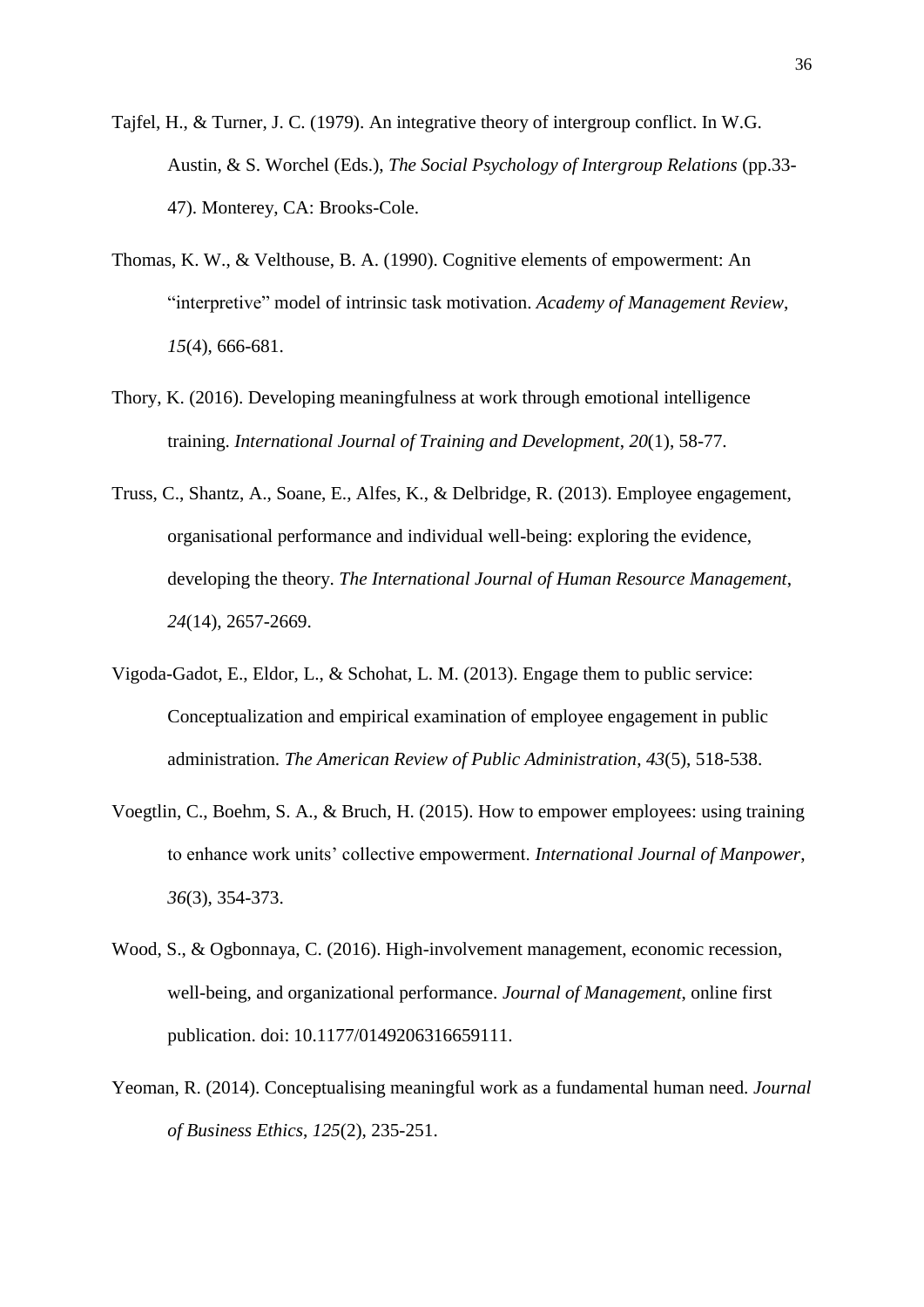Yin, R.K. (2009). *Case Study Research: Design and Methods* (4th ed.). Thousand Oaks, CA:

Sage Publications.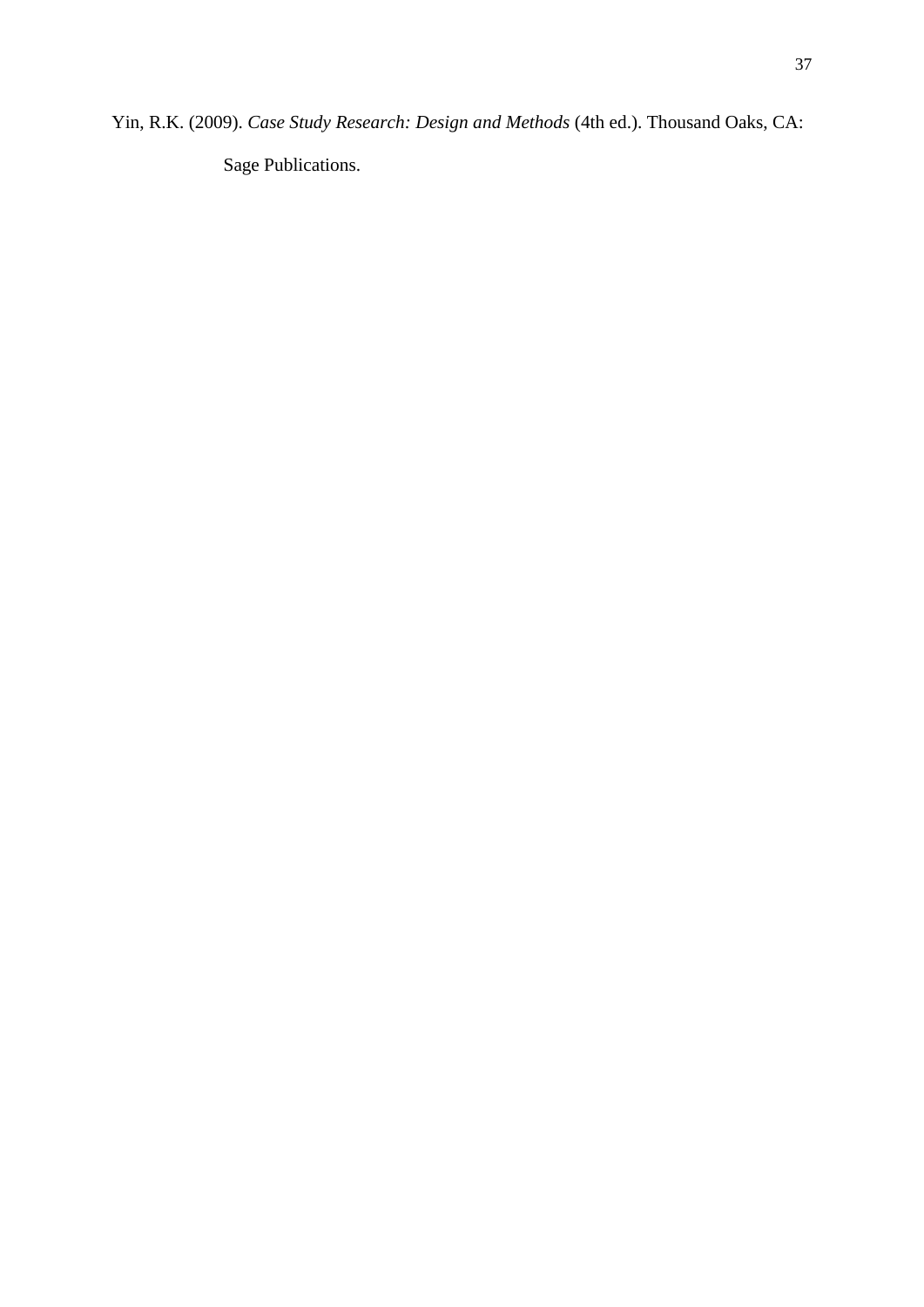|                            | Chi-Square<br>$\chi^2$ (df) / $\Delta \chi^2$ | $\chi^2$ df ratio | RMSEA | CFI  | <b>SRMR</b><br>within/between |  |
|----------------------------|-----------------------------------------------|-------------------|-------|------|-------------------------------|--|
|                            |                                               |                   |       |      |                               |  |
| 5 factor model             | $797.26(530)/66.86***$                        | 1.50              | 0.06  | 0.89 | 0.10/0.14                     |  |
| Alternative 4 factor model | $864.12(538)/61.12***$                        | 1.61              | 0.06  | 0.86 | 0.17/0.46                     |  |
| Alternative 3 factor model | $925.24(544)/226.81***$                       | 1.70              | 0.07  | 0.84 | 0.13/0.43                     |  |
| Alternative 2 factor model | $1152.05(548)/158.68***$                      | 2.10              | 0.09  | 0.74 | 0.15/0.21                     |  |
| Alternative 1 factor model | 1310.73 (550)                                 | 2.38              | 0.10  | 0.67 | 0.18/0.35                     |  |

Table 1. Multilevel CFA on the five dependent variables

\*\*\* p <.001. Note: 5 factor model (meaningfulness in work, meaningfulness at work, job engagement, organization engagement, personal initiative), 4 factor model (meaningfulness in work/meaningfulness at work, job engagement, organization engagement, personal initiative), 3 factor model (meaningfulness in work/meaningfulness at work, job engagement/organization engagement, personal initiative), 2 factor model (meaningfulness in work/meaningfulness at work/job engagement/organization engagement, personal initiative), 1 factor model (meaningfulness in work/meaningfulness at work/job engagement/ organization engagement/personal initiative)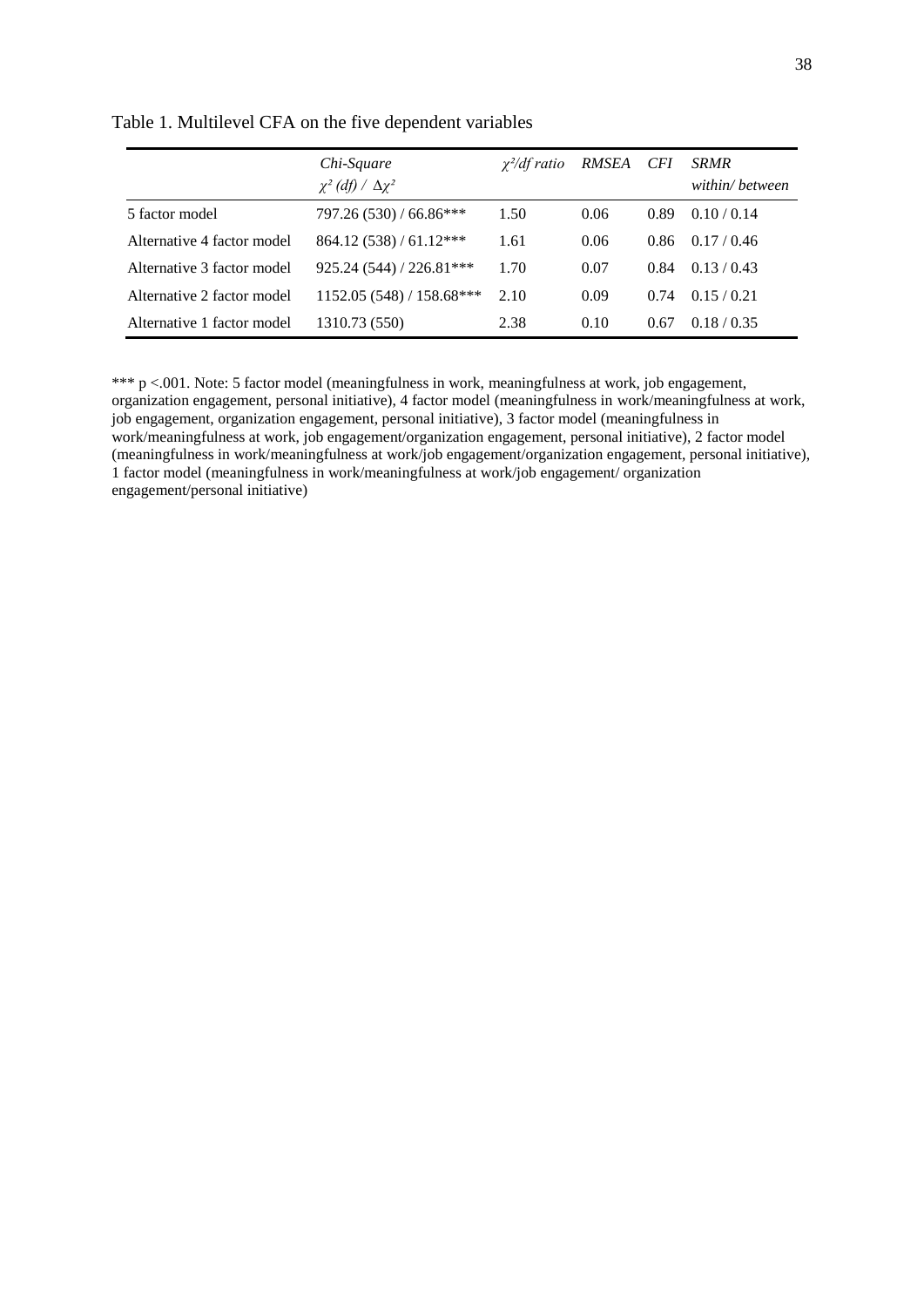|                     | Meaningfulness in work |              | Meaningfulness at work |              | <b>Job</b> engagement                                                                                                              |              | <b>Organization engagement</b> |              | <b>Personal initiative</b>                                                                                                              |              |
|---------------------|------------------------|--------------|------------------------|--------------|------------------------------------------------------------------------------------------------------------------------------------|--------------|--------------------------------|--------------|-----------------------------------------------------------------------------------------------------------------------------------------|--------------|
| <b>Parameter</b>    | Model 1                | Model 2      | Model 1                | Model 2      | Model 1                                                                                                                            | Model 2      | Model 1                        | Model 2      | Model 1                                                                                                                                 | Model 2      |
|                     | Est. (SE)              | Est. $(SE)$  | Est. (SE)              | Est. (SE)    | Est. $(SE)$                                                                                                                        | Est. (SE)    | Est. (SE)                      | Est. (SE)    | Est. (SE)                                                                                                                               | Est. $(SE)$  |
| Intercept           | 4.96                   | 5.06         | 5.12                   | 5.31         | 5.25                                                                                                                               | 5.32         | 3.80                           | 3.88         | 5.18                                                                                                                                    | 5.25         |
|                     | $(0.20)$ ***           | $(0.20)$ *** | $(0.19)$ ***           | $(0.19)$ *** | $(0.15)$ ***                                                                                                                       | $(0.16)$ *** | $(0.24)$ ***                   | $(0.24)$ *** | $(0.17)$ ***<br>0.08<br>(0.08)<br>$-0.31$<br>(0.20)<br>0.50<br>$(0.20)*$<br>0.32<br>$(0.09)$ ***<br>$-0.06$<br>(0.16)<br>0.46<br>302.49 | $(0.17)$ *** |
| Time                | 0.20                   | $-0.01$      | $-0.02$                | $-0.41$      | 0.03                                                                                                                               | $-0.10$      | 0.15                           | $-0.12$      |                                                                                                                                         | $-0.22$      |
|                     | $(0.10)*$              | (0.15)       | (0.12)                 | $(0.17)*$    | (0.08)<br>(0.18)<br>(0.11)<br>(0.12)<br>$-0.31$<br>$-0.44$<br>$-0.44$<br>$-0.30$<br>$(0.17)$ **<br>$(0.17)$ **<br>(0.27)<br>(0.27) |              | $(0.13)^{1}$                   |              |                                                                                                                                         |              |
| Financial Co        | $-0.22$                | $-0.23$      | $-0.26$                | $-0.27$      |                                                                                                                                    |              |                                |              |                                                                                                                                         | $-0.32$      |
|                     | (0.22)                 | (0.22)       | (0.20)                 | (0.20)       |                                                                                                                                    |              |                                |              |                                                                                                                                         | (0.20)       |
| Public Co           | 0.45                   | 0.45         | 0.52                   | 0.53         | 0.32                                                                                                                               | 0.32         | 0.70                           | 0.71         |                                                                                                                                         | 0.50         |
|                     | $(0.22)*$              | $(0.22)*$    | $(0.20)*$              | $(0.20)$ **  | $(0.17)^{1}$                                                                                                                       | $(0.17)^{1}$ | $(0.28)$ **                    | $(0.28)$ **  |                                                                                                                                         | $(0.20)*$    |
| CSE                 | 0.50                   | 0.50         | 0.50                   | 0.49         | 0.50                                                                                                                               | 0.50         | 0.43                           | 0.43         |                                                                                                                                         | 0.31         |
|                     | $(0.09)$ ***           | $(0.09)$ *** | $(0.09)$ ***           | $(0.09)$ *** | $(0.07)$ ***                                                                                                                       | $(0.07)$ *** | $(0.12)$ ***                   | $(0.12)$ *** |                                                                                                                                         | $(0.09)$ *** |
| Condition           | 0.17                   | $-0.02$      | 0.11                   | $-0.23$      | 0.16                                                                                                                               | 0.05         | $-0.06$                        | $-0.20$      |                                                                                                                                         | $-0.18$      |
|                     | (0.18)                 | (0.21)       | (0.17)                 | (0.20)       | (0.14)                                                                                                                             | (0.16)       | (0.22)                         | (0.24)       |                                                                                                                                         | (0.17)       |
| Time * Condition    |                        | 0.39         |                        | 0.70         |                                                                                                                                    | 0.24         |                                | 0.47         |                                                                                                                                         | 0.47         |
|                     |                        | $(0.20)*$    |                        | $(0.23)$ **  |                                                                                                                                    | $(0.14)^{i}$ |                                | $(0.24)$ *   |                                                                                                                                         | $(0.16)$ **  |
|                     |                        |              |                        |              |                                                                                                                                    |              |                                |              |                                                                                                                                         |              |
| Time slope variance | 0.77                   | 0.73         | 1.12                   | 0.99         | 0.43                                                                                                                               | 0.41         | 1.12                           | 1.06         |                                                                                                                                         | 0.40         |
| $-2*log$            | 379.64                 | 375.04       | 342.01                 | 8.57         | 295.46                                                                                                                             | 291.93       | 440.50                         | 436.88       |                                                                                                                                         | 294.77       |

Table 2. Results of multilevel analyses testing the effects of the meaningfulness intervention

Note: For all dependent variables, except for personal initiative, analyses based on 153 measurements clustered within 80 individuals. For personal initiative, analyses based on 143 measurements clustered within 80 individuals. Time was coded 0 – before study, 1 – after study; Financial Co and Public Co were coded 0 – no, 1 – yes; CSE was grand-mean centred; and condition was coded 0 – control, 1 – intervention.  $\Delta - 2*$ log for model 1 is based on null random intercept model. <sup>*i</sup>p* <.10,  $*$ *p* <.05,  $**$ *p* <.01,  $**$ </sup> *p* <.001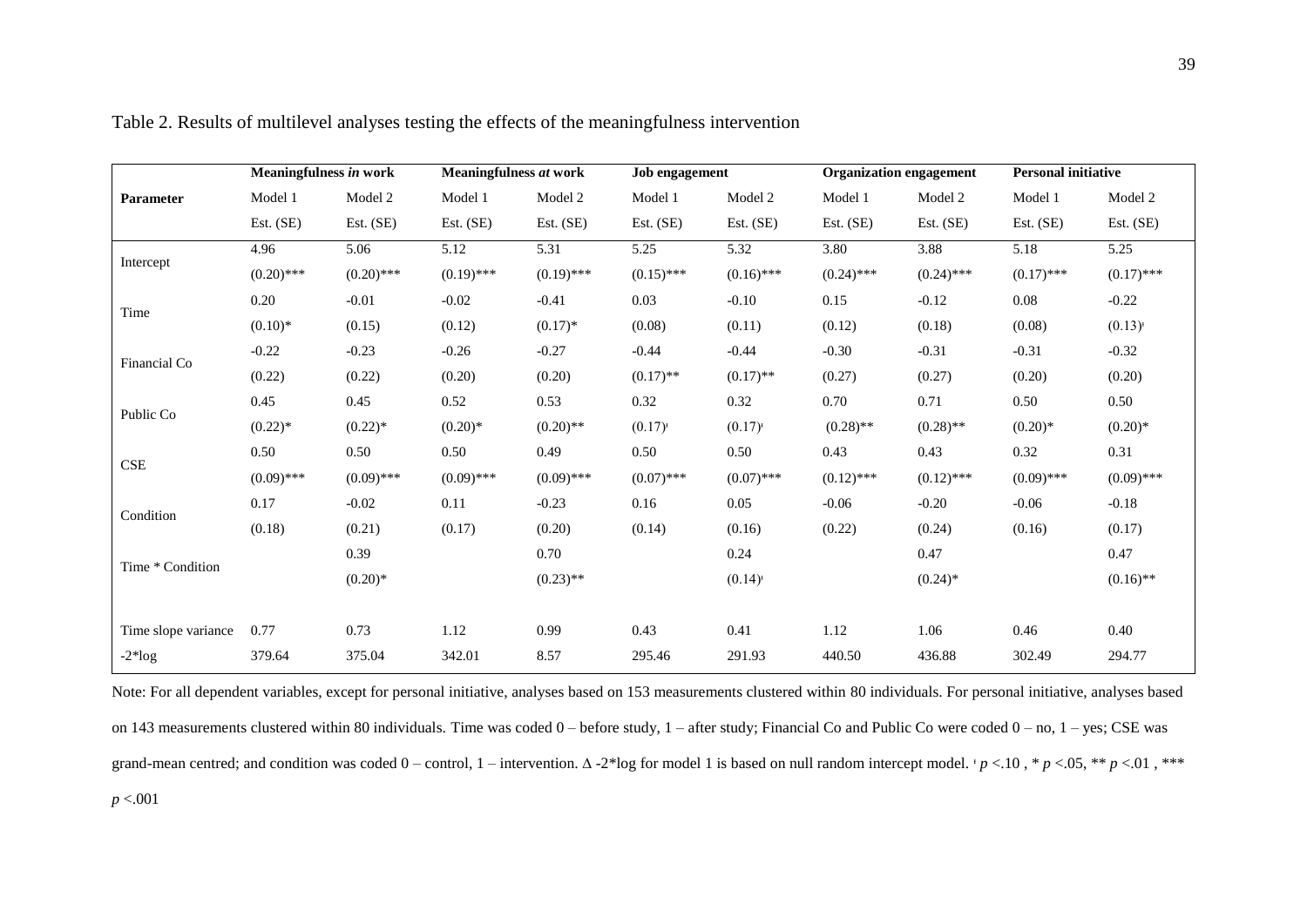|                            | <b>Wait-list Control Group</b>        |                                        |                          |                                | <b>Meaningfulness Intervention Group</b> |                                    |                          |                                |
|----------------------------|---------------------------------------|----------------------------------------|--------------------------|--------------------------------|------------------------------------------|------------------------------------|--------------------------|--------------------------------|
| Dependent variable         | Pre-<br>study<br>predicted<br>y value | Post-<br>study<br>predicted<br>y value | Simple<br>slope<br>b(SE) | Simple<br>slope<br>$Z_{\rm c}$ | Pre-<br>study<br>predicted<br>y value    | Post-study<br>predicted<br>y value | Simple<br>slope<br>b(SE) | Simple<br>slope<br>$Z_{\cdot}$ |
|                            |                                       |                                        |                          |                                |                                          |                                    |                          |                                |
| Meaningfulness in<br>work  | 5.06                                  | 5.05                                   | $-0.01$<br>(0.15)        | 0.09                           | 5.04                                     | 5.41                               | 0.37<br>(0.13)           | $2.75**$                       |
| Meaningfulness at<br>work  | 5.31                                  | 4.91                                   | $-0.41$<br>(0.17)        | $2.36*$                        | 5.08                                     | 5.37                               | 0.29<br>(0.15)           | $1.89^{a}$                     |
| Job engagement             | 5.32                                  | 5.23                                   | $-0.10$<br>(0.11)        | 0.89                           | 5.36                                     | 5.51                               | 0.15<br>(0.09)           | $1.65^{\circ}$                 |
| Organization<br>engagement | 3.88                                  | 3.76                                   | $-0.12$<br>(0.18)        | 0.64                           | 3.68                                     | 4.03                               | 0.35<br>(0.16)           | $2.19*$                        |
| Personal initiative        | 5.24                                  | 5.04                                   | $-0.22$<br>(0.13)        | $1.66^{\circ}$                 | 5.08                                     | 5.34                               | 0.26<br>(0.10)           | $2.56**$                       |

# Table 3. Simple slope results for each dependent variable and study condition

 $\frac{1}{p}$  a p < .10, \* p < .05, \*\* p < .01, \*\*\* p < .001